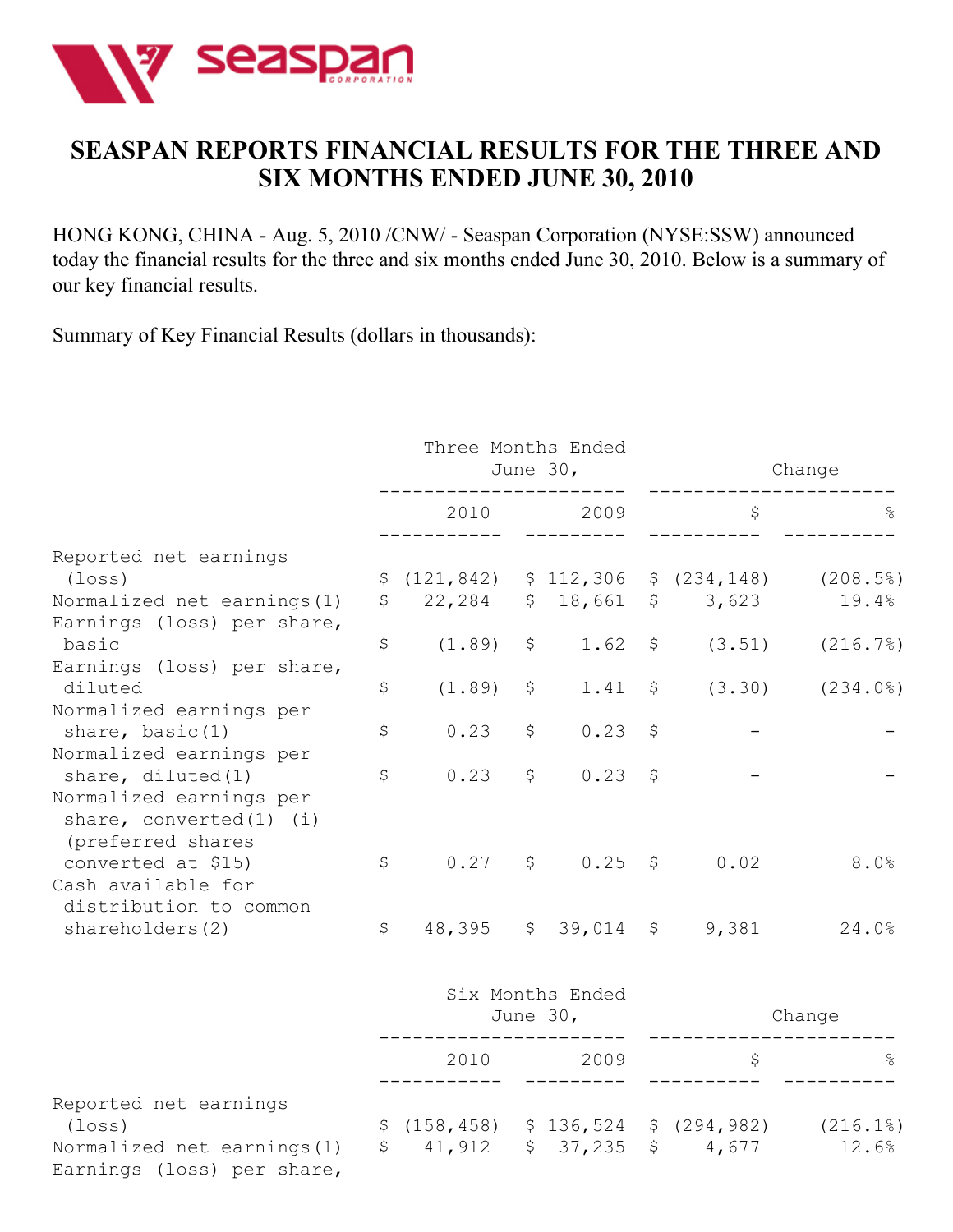| basic                        | \$  |             |                 |    | $(2.52)$ \$ 1.96 \$ $(4.48)$ | (228.6) |
|------------------------------|-----|-------------|-----------------|----|------------------------------|---------|
| Earnings (loss) per share,   |     |             |                 |    |                              |         |
| diluted                      | \$  | $(2.52)$ \$ | 1.74S           |    | (4, 26)                      | (244.8) |
| Normalized earnings per      |     |             |                 |    |                              |         |
| share, basic $(1)$           | \$. | 0.42        | \$<br>$0.48$ \$ |    | (0.06)                       | (12.5)  |
| Normalized earnings per      |     |             |                 |    |                              |         |
| share, diluted $(1)$         | \$  | 0.42        | $$0.47$ \$      |    | (0.05)                       | (10.6%) |
| Normalized earnings per      |     |             |                 |    |                              |         |
| share, converted $(1)$ $(i)$ |     |             |                 |    |                              |         |
| (preferred shares            |     |             |                 |    |                              |         |
| converted at \$15)           | Ŝ   |             |                 |    |                              |         |
| Cash available for           |     |             |                 |    |                              |         |
| distribution to common       |     |             |                 |    |                              |         |
| shareholders(2)              | S   | 88,763      | \$<br>73,802    | -Ş | 14,961                       | 20.3%   |

(i) Normalized earnings per share, converted, reflects normalized earnings per share on a pro-forma basis on the assumption that the Series A preferred shares are converted at \$15.00 per share. For a more detailed description of this calculation, please read "Reconciliation of Non-GAAP Financial Measures for the Three and Six Months Ended June 30, 2010 - Description of Non-GAAP Financial Measures - B. Normalized net Earnings and Normalized Earnings per Share."

### Summary of Key Highlights:

- -- Achieved vessel utilization of 99.0% and 98.1%, respectively, for the three and six months ended June 30, 2010;
- -- Accepted delivery of seven newbuild vessels during the second quarter, including the UASC Madinah. The UASC Madinah is the first vessel that we have contracted to acquire since late 2007;
- Paid a first quarter dividend of \$0.10 per share on May 18, 2010; and
- -- Declared a second quarter dividend to common shareholders of \$0.125 per share to be paid on August 20, 2010, increasing cumulative dividends declared since our IPO to \$6.715 per share.

Gerry Wang, Chief Executive Officer of Seaspan, stated, "During the second quarter, Seaspan achieved high utilization for its modern fleet and posted strong operating results while further expanding its contracted revenue streams. We took delivery of six newbuildings, four of which were delivered ahead of schedule, highlighting increased demand during the quarter. All six vessels commenced long-term time charters with top liner companies as planned. In addition, we capitalized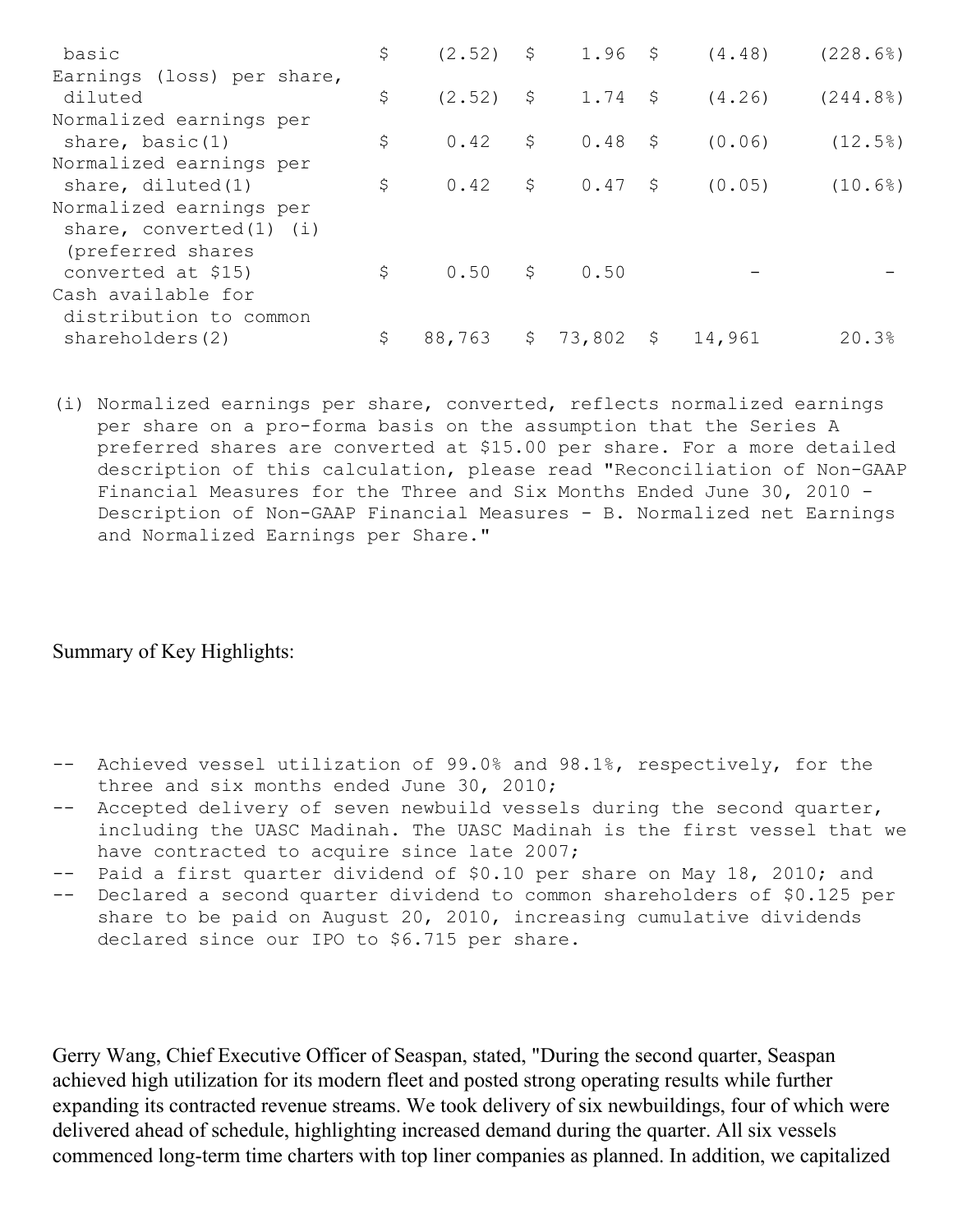on an attractive market opportunity by acquiring a 4250 TEU newbuilding, our first acquisition since late 2007. This vessel commenced a time charter for a period of two years at a favorable rate of more than \$20,000 per day, reflecting strong market conditions."

Mr. Wang concluded, "We continue to take proactive measures to enhance our financial flexibility, including a \$26 million preferred share issuance in May. Due to the strength of our business model, our increasing cash flows, and the considerable improvement in the container shipping industry fundamentals, we were able to increase our second quarter dividend by 25%. Going forward, we plan to take delivery of 16 newbuildings over the next 21 months and pursue additional growth opportunities. During a time when the fundamentals in the container shipping industry have improved considerably, we remain well-positioned to strengthen Seaspan as a leading franchise."

Series B Preferred Share Issuance:

In May 2010, we issued 260,000 Series B Preferred Shares for \$26 million to Jaccar Holdings Limited, an investor related to Zhejiang Shipbuilding Co., Ltd. of China ("Zhejiang"). These preferred shares are perpetual and not convertible into common shares. They carry an annual dividend rate of 5% until June 30, 2012, 8% from July 1, 2012 to June 30, 2013 and 10% from July 1, 2013 thereafter and are redeemable by the Company at any time for \$26 million plus accrued and unpaid dividends.

Vessel Acquisitions:

On June 1, 2010, we accepted delivery of a 4250 TEU newbuilding vessel constructed by Zhejiang for approximately \$43 million. The vessel commenced a two-year time charter on July 1, 2010 with United Arab Shipping Company (S.A.G.) ("UASC") at a rate of \$20,500 per day in the first year and increasing to \$20,850 per day in the second year.

Subsequent to the end of the quarter, on July 5, 2010, we accepted delivery of an 8500 TEU vessel named the COSCO Indonesia, bringing our fleet to 53 vessels.

Results for the Three and Six Months Ended June 30, 2010:

The following tables summarize vessel utilization and the impact of off-hire time incurred on our revenues for the three and six months ended June 30, 2010:

|                                                           |       | First Quarter | Second Quarter |       | Year to Date |       |
|-----------------------------------------------------------|-------|---------------|----------------|-------|--------------|-------|
|                                                           | 2010  | 2009          | 2010           | 2009  | 2010         | 2009  |
| Vessel<br>Utilization:<br>Ownership Days<br>Less Off-hire | 3,908 | 3,150         | 4,390          | 3,445 | 8,298        | 6,595 |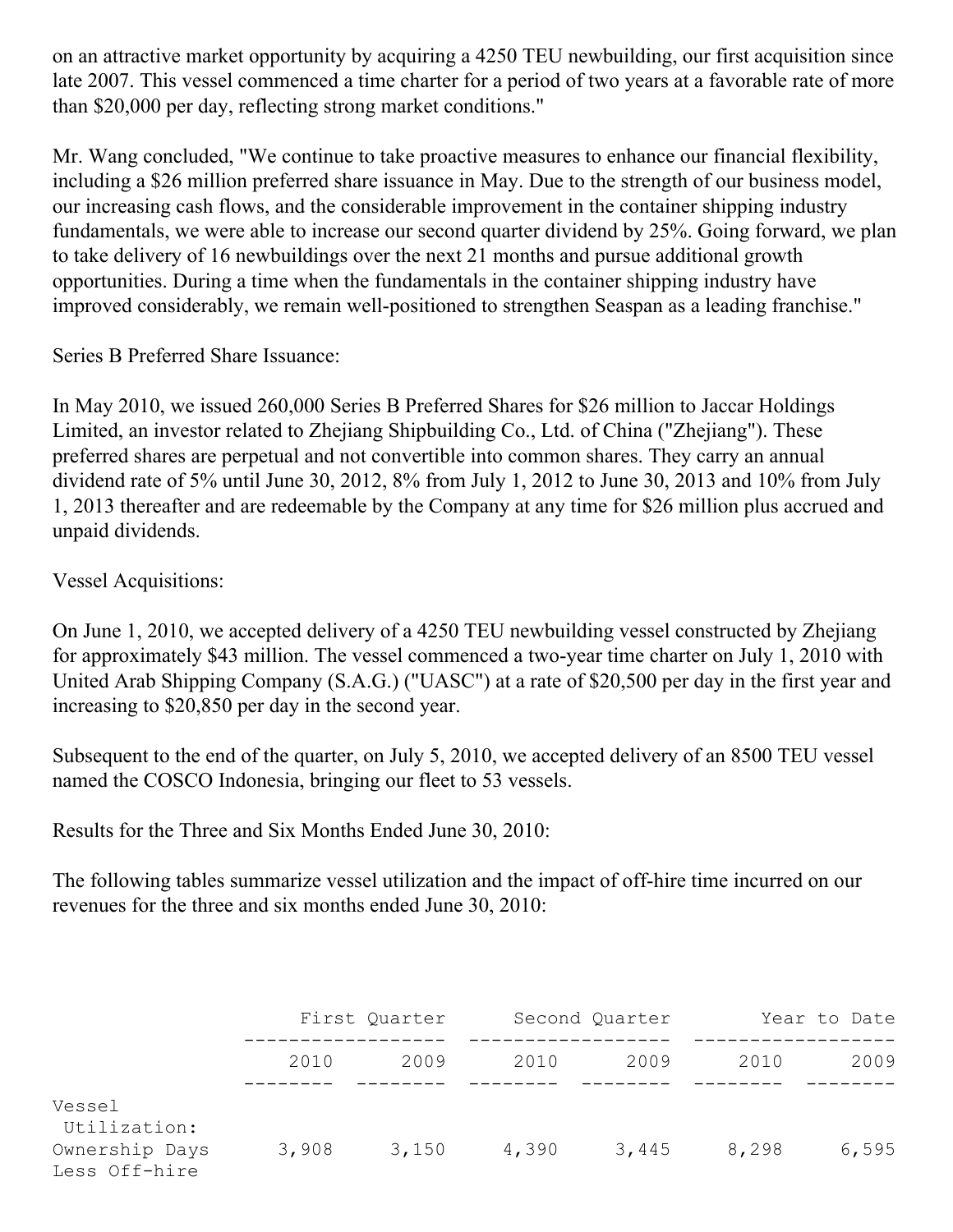| Days:<br>Scheduled 5-<br>Year Survey                                                  | (20)                      |                    | $-$ (42)          |                                                                                 | $-$ (62)          |           |
|---------------------------------------------------------------------------------------|---------------------------|--------------------|-------------------|---------------------------------------------------------------------------------|-------------------|-----------|
| Unscheduled<br>Off-hire                                                               | (91)                      | (1)                |                   | $(4)$ $(4)$ $(95)$                                                              |                   | (5)       |
| Operating Days                                                                        | 3,797<br>--------         | 3, 149<br>________ | ________          | 4,344 3,441 8,141 6,590<br>————————                                             | $- - - - - - - -$ |           |
| Vessel<br>Utilization                                                                 |                           | $97.2%$ 99.9%      |                   | $99.0\%$ 99.9% 98.1% 99.9%                                                      |                   |           |
|                                                                                       |                           |                    | ---------         | First Quarter Second Quarter Tear to Date                                       |                   |           |
|                                                                                       |                           | 2010 2009          |                   | 2010 2009                                                                       |                   | 2010 2009 |
| Revenue -<br>Impact of Off-<br>Hire (in<br>thousands):<br>100%                        |                           |                    |                   |                                                                                 |                   |           |
| Utilization \$82,378 \$63,147 \$98,360 \$69,904 \$180,738 \$133,051<br>Less Off-hire: |                           |                    |                   |                                                                                 |                   |           |
| Scheduled 5-<br>Year Survey<br>Unscheduled                                            | (347)                     |                    | $-$ (738)         | $\mathcal{L}(\mathcal{L}(\mathcal{L})) = \mathcal{L}(\mathcal{L}(\mathcal{L}))$ | (1, 085)          |           |
| $Off$ -hire $(3)$                                                                     |                           |                    |                   | $(1, 662)$ $(20)$ $(77)$ $(73)$ $(1, 739)$                                      |                   | (93)      |
| Actual Revenue<br>Earned                                                              | <u> 1999 - Andrea Ste</u> | ________           | $- - - - - - - -$ | \$80,369 \$63,127 \$97,545 \$69,831 \$177,914 \$132,958                         | $- - - - - - - -$ |           |
|                                                                                       |                           |                    |                   |                                                                                 |                   |           |

We accepted delivery of seven vessels in the year ended December 31, 2009. We began 2010 with 42 vessels in operation and accepted delivery of 10 vessels for a total of 52 vessels in operation as at June 30, 2010. Operating days are the primary driver of revenue while ownership days are the driver for ship operating costs.

| Three Months                                    | Six Months |  |
|-------------------------------------------------|------------|--|
| Ended June 30, Increase Ended June 30, Increase |            |  |
|                                                 |            |  |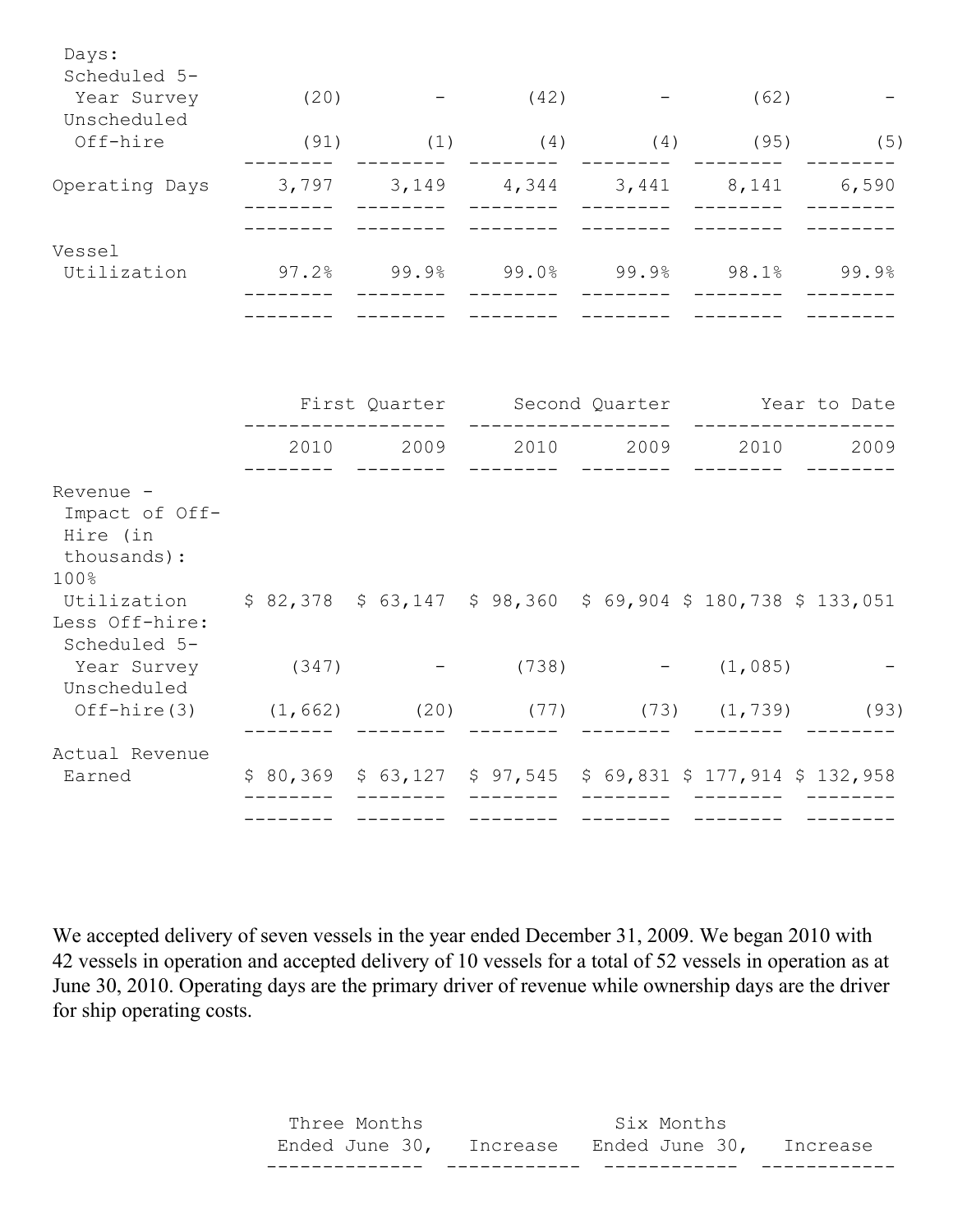|                |  | 2010 2009 Days |  | % 2010 2009 Days                  |  | $\frac{8}{6}$ |
|----------------|--|----------------|--|-----------------------------------|--|---------------|
|                |  |                |  |                                   |  |               |
| Operating days |  | 4,344 3,441    |  | 903 26.2% 8,141 6,590 1,551 23.5% |  |               |
| Ownership days |  | 4,390 3,445    |  | 945 27.4% 8,298 6,595 1,703 25.8% |  |               |

| Financial Summary<br>(in millions) |        | Three Months Ended<br>June 30, | Change |               |
|------------------------------------|--------|--------------------------------|--------|---------------|
|                                    | 2010   | 2009                           | \$     | $\frac{6}{5}$ |
| Revenue                            | \$97.5 | \$69.8                         | \$27.7 | 39.7%         |
| Ship operating expense             | 26.6   | 19.4                           | 7.2    | 37.2%         |
| Depreciation                       | 24.1   | 17.2                           | 6.9    | 40.0%         |
| General and administrative         |        |                                |        |               |
| expenses                           | 2.4    | 2.0                            | 0.4    | 21.0%         |
| Interest expense                   | 6.9    | 5.6                            | 1.4    | 24.6%         |
| Change in fair value of            |        |                                |        |               |
| financial instruments              | 157.7  | (89.3)                         | 246.9  | 276.6%        |
| Other expenses                     |        | 1.1                            | (1.1)  | (100.0%       |

| Financial Summary<br>(in millions) |         | Six Months Ended<br>June 30, | Change |               |  |
|------------------------------------|---------|------------------------------|--------|---------------|--|
|                                    | 2010    | 2009                         | \$     | $\frac{6}{5}$ |  |
| Revenue                            | \$177.9 | \$133.0                      | \$45.0 | 33.8%         |  |
| Ship operating expense             | 49.0    | 37.1                         | 12.0   | 32.3%         |  |
| Depreciation                       | 44.4    | 33.0                         | 11.4   | 34.7%         |  |
| General and administrative         |         |                              |        |               |  |
| expenses                           | 4.3     | 4.1                          | 0.2    | 5.8%          |  |
| Interest expense                   | 12.0    | 10.7                         | 1.3    | 12.0%         |  |
| Change in fair value of            |         |                              |        |               |  |
| financial instruments              | 223.2   | (92.5)                       | 315.7  | 341.3%        |  |
| Other expenses                     |         | 1.1                          | (1.1)  | (100.0%       |  |

# Revenue

The increase in operating days, and the dollar impact thereof, for the three and six months ended was due to the following: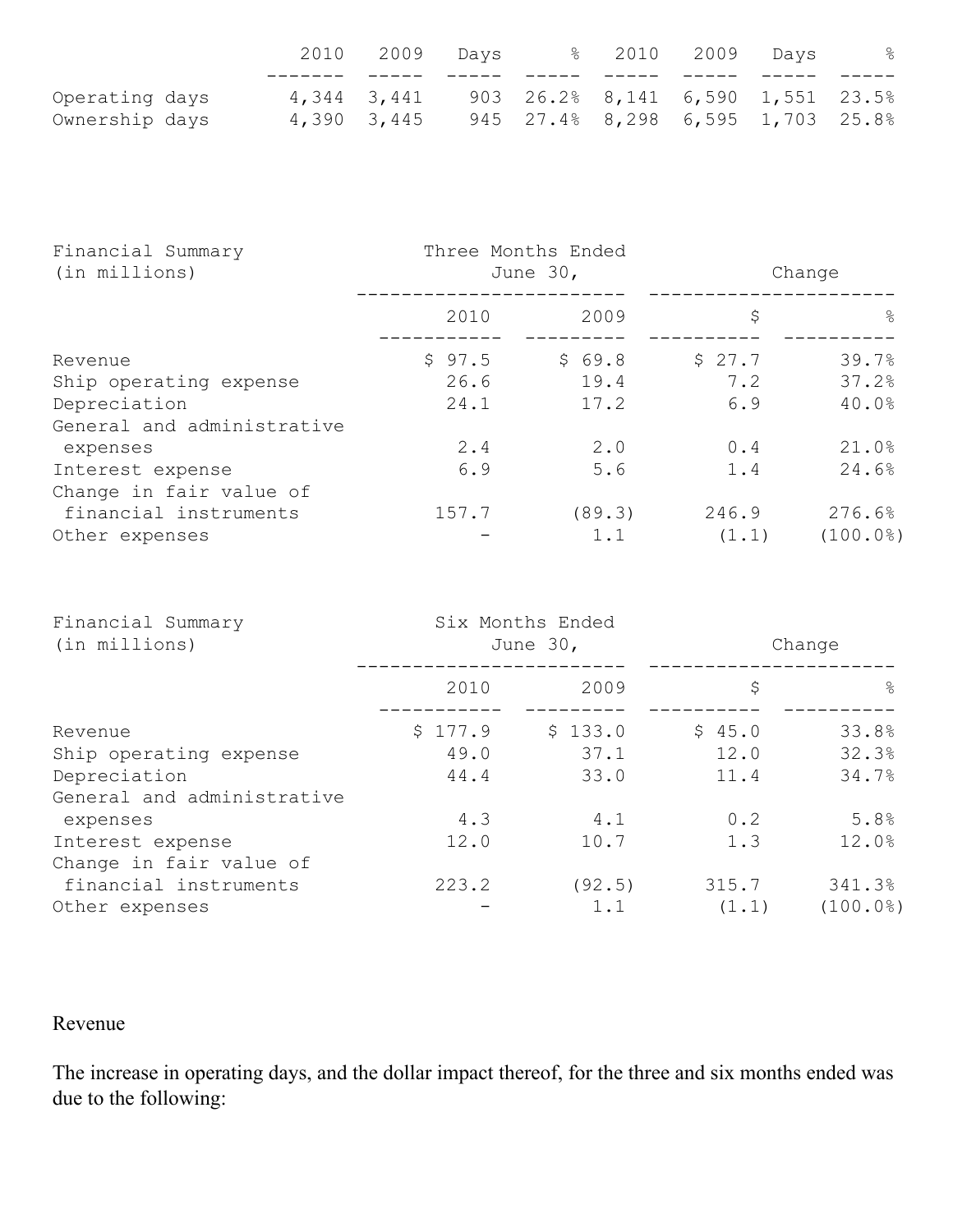|                                                                             |      | Three Months Ended<br>June 30, 2010                                        |              | Six Months Ended<br>June 30, 2010 |
|-----------------------------------------------------------------------------|------|----------------------------------------------------------------------------|--------------|-----------------------------------|
|                                                                             |      | Operating \$ impact<br>Days impact (in millions) Days impact (in millions) | Operating    | \$ impact                         |
| 2010 vessel<br>deliveries<br>Full period<br>contribution<br>for 2009 vessel | 568  | \$18.8                                                                     | 696          | \$22.6                            |
| deliveries<br>Scheduled off-                                                | 377  | 9.6                                                                        | 1,007        | 25.1                              |
| hire<br>Unscheduled<br>off-hire                                             | (42) | (0.7)                                                                      | (62)<br>(90) | (1.1)<br>(1.6)                    |
| Total                                                                       | 903  | \$27.7                                                                     | 1,551        | \$45.0                            |

Vessel utilization was 99.0% and 98.1%, respectively, for the three and six months ended June 30, 2010 compared to 99.9% for each of the comparable periods in the prior year.

This decrease in vessel utilization for the six months ended June 30, 2010 was primarily due to the 90 days of unscheduled off-hire for the CSCL Hamburg grounding in the Gulf of Aqaba on December 31, 2009. We combined the repairs of the CSCL Hamburg with an earlier dry-docking to achieve savings that resulted in 12 days of scheduled off-hire. The CSCL Hamburg was back in service in April. We also completed the dry-docking for the CSCL Vancouver, the CSCL Sydney and the CSCL New York, which resulted in a total of 62 days of scheduled off-hire. Our vessel utilization since our initial public offering is 99.1%.

## Ship Operating Expense

The increase in ownership days, and the dollar impact thereof, for the three and six months ended was due to the following:

> Three Months Ended Six Months Ended June 30, 2010 June 30, 2010 ------------------------------ ---------------------------- Ownership  $\sin \theta$  \$ impact Ownership \$ impact Days impact (in millions) Days impact (in millions)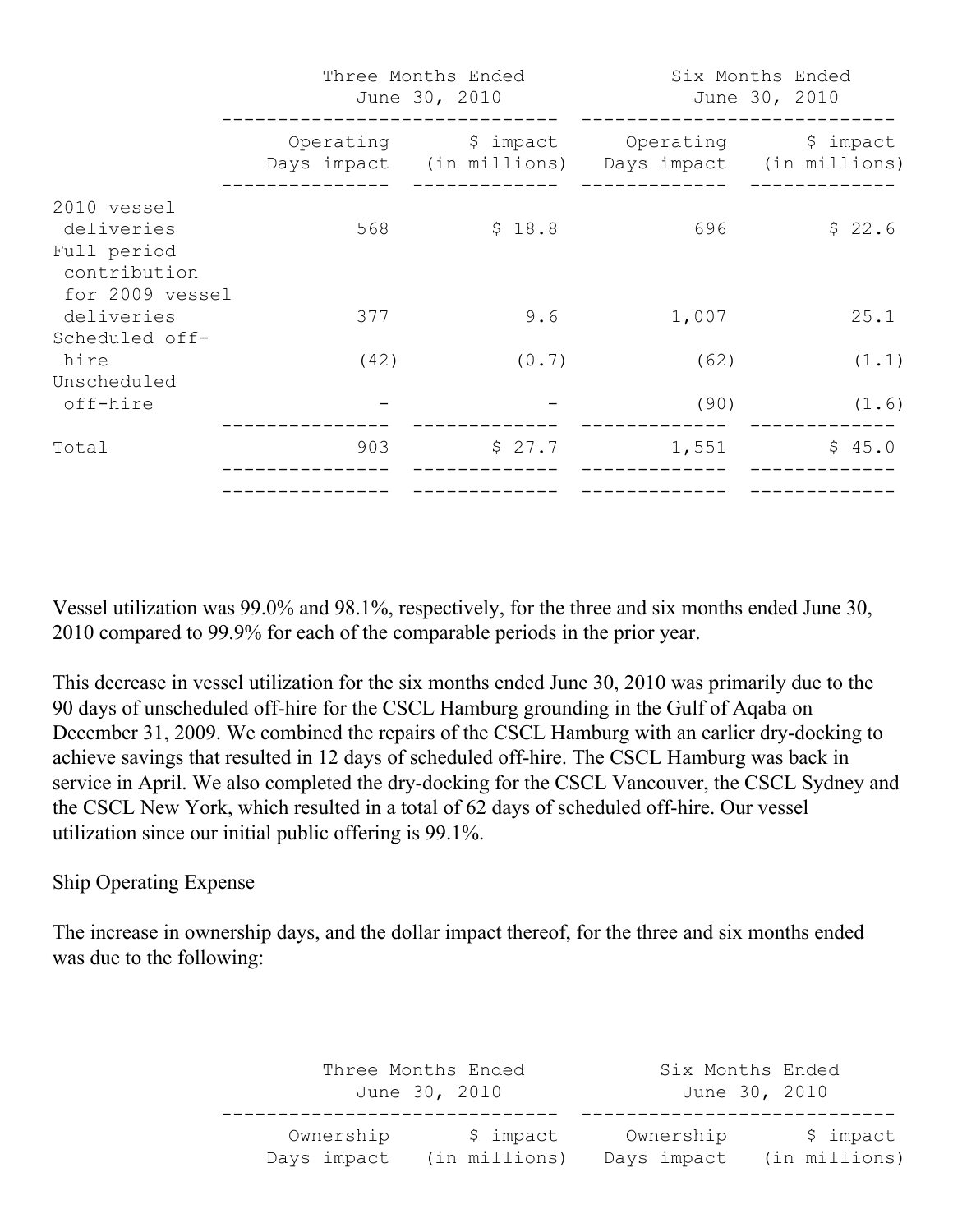| 2010 vessel<br>deliveries<br>Full period<br>contribution                       | 568 | \$3.6 | 696   | \$4.5  |
|--------------------------------------------------------------------------------|-----|-------|-------|--------|
| for 2009 vessel                                                                |     |       |       |        |
| deliveries                                                                     | 377 | 2.1   | 1,007 | 5.6    |
| Additional<br>extraordinary<br>$(4)$ costs &<br>expenses not<br>covered by the |     |       |       |        |
| fixed fee                                                                      |     | 1.5   |       | 1.8    |
| Total                                                                          | 945 | \$7.2 | 1,703 | \$11.9 |
|                                                                                |     |       |       |        |

--------------- ------------- ------------- -------------

### Depreciation

The increase in depreciation expense was due to the additional ownership days from the 10 deliveries in 2010 and a full period for the seven deliveries in 2009.

General and Administrative Expenses

The increase in general and administrative expenses was primarily due to an increase in non-cash share based compensation and increased costs to support growth.

### Interest Expense

Interest expense is composed of interest at the variable rate plus margin incurred on debt for operating vessels and a reclassification of amounts from accumulated other comprehensive income related to previously designated hedging relationships. The increase in interest expense for the three and six months ended June 30, 2010, was due to a higher average operating debt balance compared to the comparable periods in the prior year. The average LIBOR was lower for both the three and six months ended June 30, 2010 was 0.3%, compared to 0.4% and 0.6%, respectively, for the comparable periods in the prior year. Although we have entered into fixed interest rate swaps, the difference between the variable interest rate and the swapped fixed rate on operating debt is recorded in our change in fair value of financial instruments caption as required by financial reporting standards. The interest incurred on our long-term debt for our vessels under construction is capitalized to the respective vessels under construction.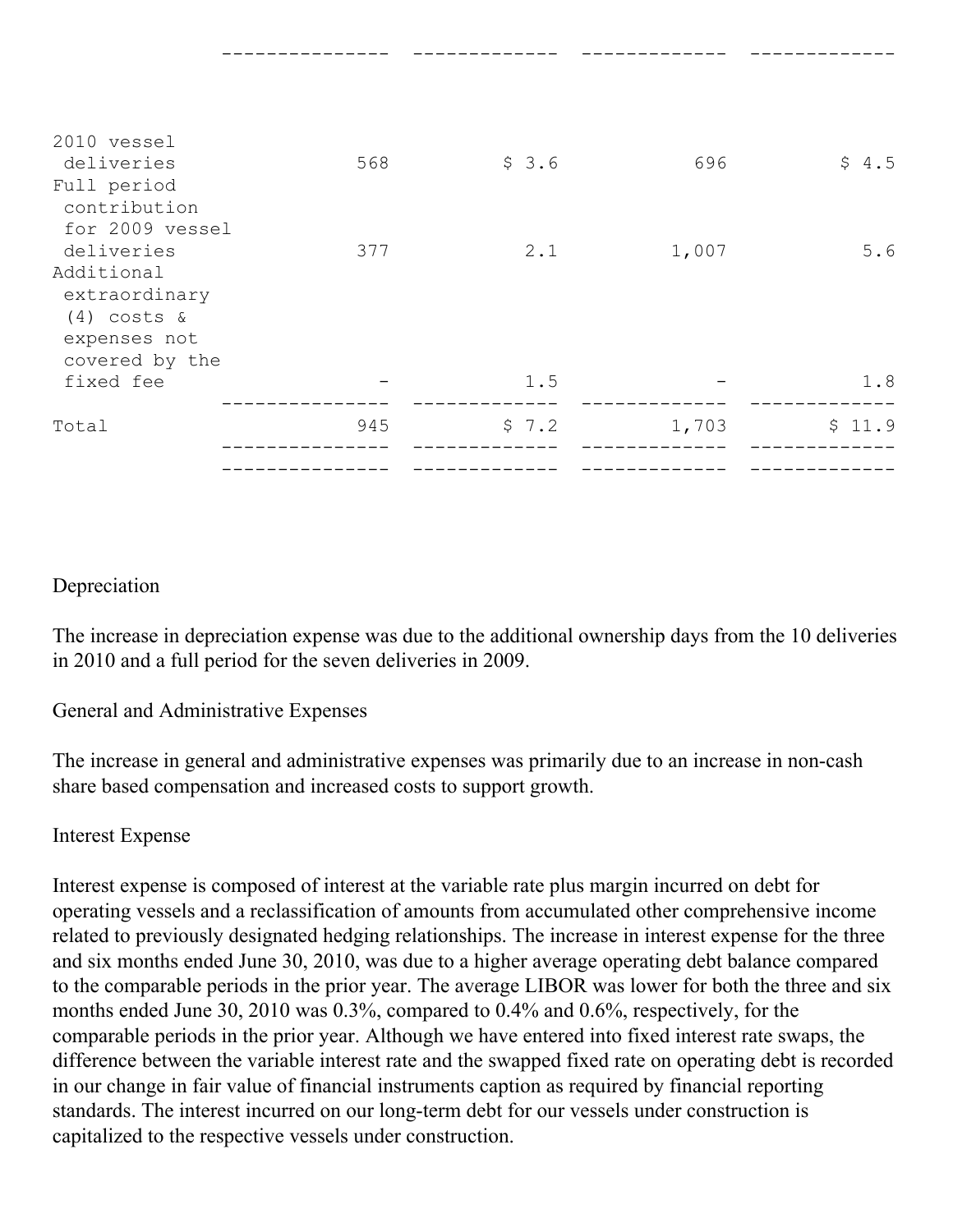Change in Fair Value of Financial Instruments

The change in fair value of financial instruments resulted in a loss of \$157.7 million for the three months ended June 30, 2010 compared to a gain of \$89.3 million for the comparable quarter last year. The change in fair value of financial instruments resulted in a loss of \$223.2 million for the six months ended June 30, 2010 compared to a gain of \$92.5 million for the comparable period last year. The change in fair value loss for the three and six months ended June 30, 2010 was due to decreases in the forward LIBOR curve and overall market changes in credit risk.

## Cash Available for Distribution to Common Shareholders(2)

During the three and six months ended June 30, 2010, we generated \$48.4 million and \$88.8 million, respectively, of cash available for distribution to common shareholders, compared to \$39.0 million and \$73.8 million, respectively, for the comparative periods in 2009. For the three months ended June 30, 2010, this represents an increase of \$9.4 million, or 24.0%, as compared to the same quarter in 2009. For the six months ended June 30, 2010, this represents an increase of \$15.0 million, or 20.3%, as compared to the same period in 2009. These increases are primarily due to an increased fleet size of 52 vessels at June 30, 2010 compared to 39 vessels at June 30, 2009.

Cash dividends paid on the Series B Preferred Shares have been deducted from the Cash Available for Distribution to Common Shareholders calculation. The Series A Preferred Shares are non-cash and accrue until January 31, 2014 and thus, do not impact the Cash Available for Distribution to Common Shareholders.

## Dividend Declared:

For the quarter ended June 30, 2010, we declared a quarterly dividend of \$0.125 per common share, representing a total distribution of \$8.5 million. The dividend will be paid on August 20, 2010 to all shareholders of record as of August 9, 2010. Because we adopted a dividend investment plan, or DRIP, the actual amount of cash dividends paid may be less than the \$8.5 million based on shareholder participation in the DRIP.

Since our initial public offering in August 2005, we have declared cumulative dividends of \$6.715 per common share. Cumulatively, since we adopted the DRIP in May 2008, an additional 1.6 million shares have been issued through the participation in the DRIP. As of today's date and based on a discount of 3%, participating shareholders have invested \$16.3 million in the DRIP since the plan's adoption.

## About Seaspan

Seaspan owns containerships and charters them pursuant to primarily long-term fixed-rate charters. Seaspan's contracted fleet of 69 containerships consists of 53 containerships in operation and 16 containerships to be delivered over approximately the next 21 months. Seaspan's operating fleet of 53 vessels has an average age of approximately four years and an average remaining charter period of approximately seven years. All of the 16 vessels to be delivered to Seaspan are already committed to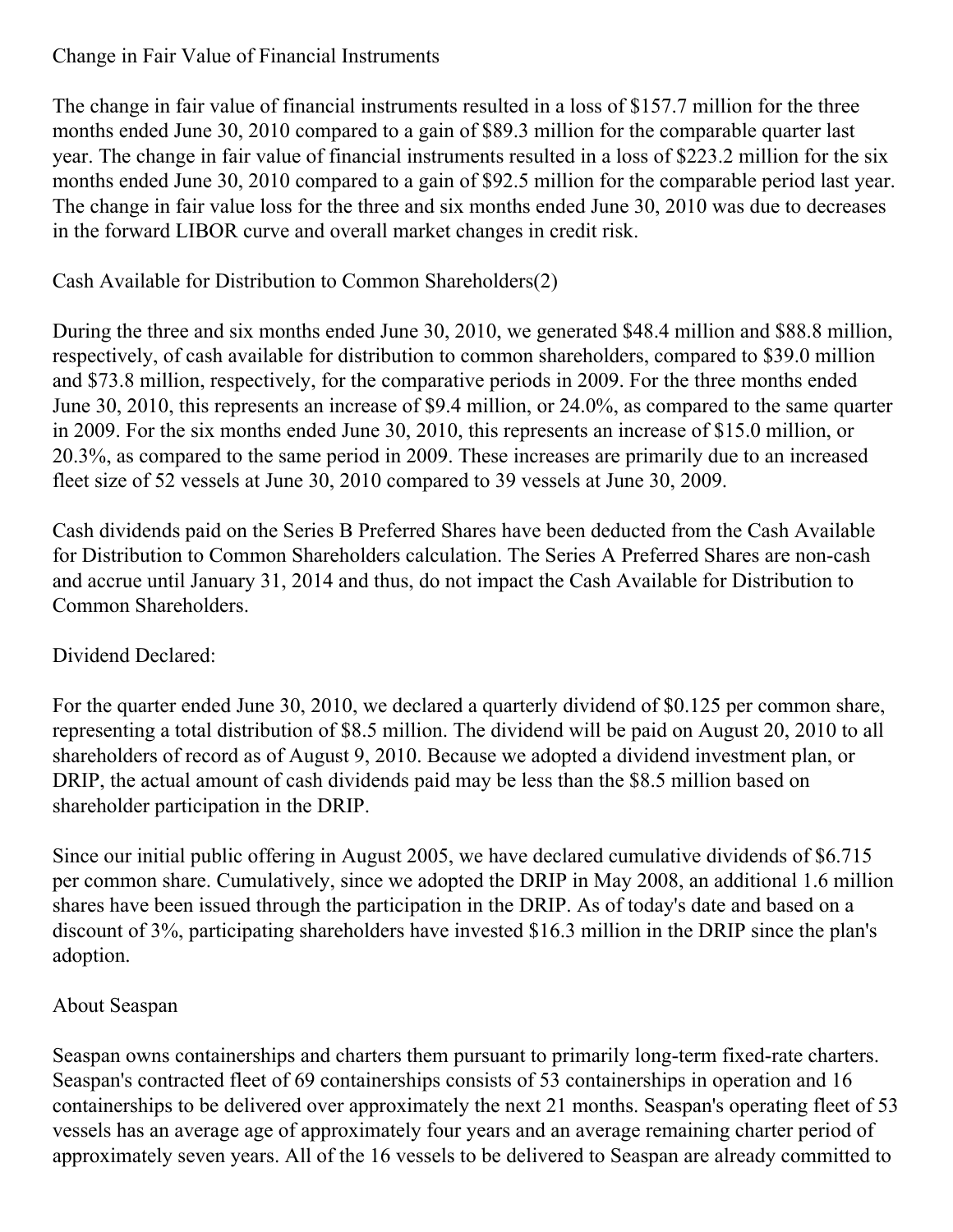primarily long-term time charters averaging approximately 12 years in duration from delivery. Seaspan's customer base consists of eight of the world's largest liner companies, including China Shipping Container Lines, A.P. Moller-Maersk, Mitsui O.S.K. Lines, Hapag-Lloyd, COSCO Container Lines, K-Line, CSAV and UASC.

Seaspan's common shares are listed on the New York Stock Exchange under the symbol "SSW".

Conference Call and Webcast

Seaspan will host a conference call and webcast presentation for investors and analysts to discuss its results for the three and six months ended June 30, 2010 on August 5, 2010 at 7:30 a.m. PT / 10:30 a.m. ET. Participants should call 1-877-246-9875 (US/Canada) or 1-707-287-9353 (International) and request the Seaspan call. A telephonic replay will be available for anyone unable to participate in the live call. To access the replay, call 1-800-642-1687 or 1-706-645-9291 and enter replay passcode: 90686618. The recording will be available from August 5, 2010 at 10:30 a.m. PT / 1:30 p.m. ET through to 8:59 p.m. PT / 11:59 p.m. ET on August 19, 2010. The conference call will also be broadcast live over the Internet and will include a slide presentation. To access the live webcast and slide presentation, go to [www.seaspancorp.com](http://www.seaspancorp.com/) and click on "News & Events" then "Events & Presentations" for the link. The webcast and slides will be archived on the site for one year.

SEASPAN CORPORATION UNAUDITED CONSOLIDATED BALANCE SHEET AS OF JUNE 30, 2010 (IN THOUSANDS OF US DOLLARS)

|                            |           | 2010         | June 30, December 31,<br>2009 |
|----------------------------|-----------|--------------|-------------------------------|
| Assets                     |           |              |                               |
| Current assets:            |           |              |                               |
| Cash and cash equivalents  | \$        | $6,388$ \$   | 133,400                       |
| Accounts receivable        |           | 993          | 164                           |
| Prepaid expenses           |           | 9,761        | 12,489                        |
|                            |           | 17,142       | 146,053                       |
| Vessels                    | 2,850,205 |              | 2,088,689                     |
| Vessels under construction | 1,235,608 |              | 1,396,661                     |
| Deferred charges           |           | 28,818       | 21,667                        |
| Other assets               |           | 18,110       | 11,377                        |
|                            | \$        | 4,149,883 \$ | 3,664,447                     |
|                            |           |              |                               |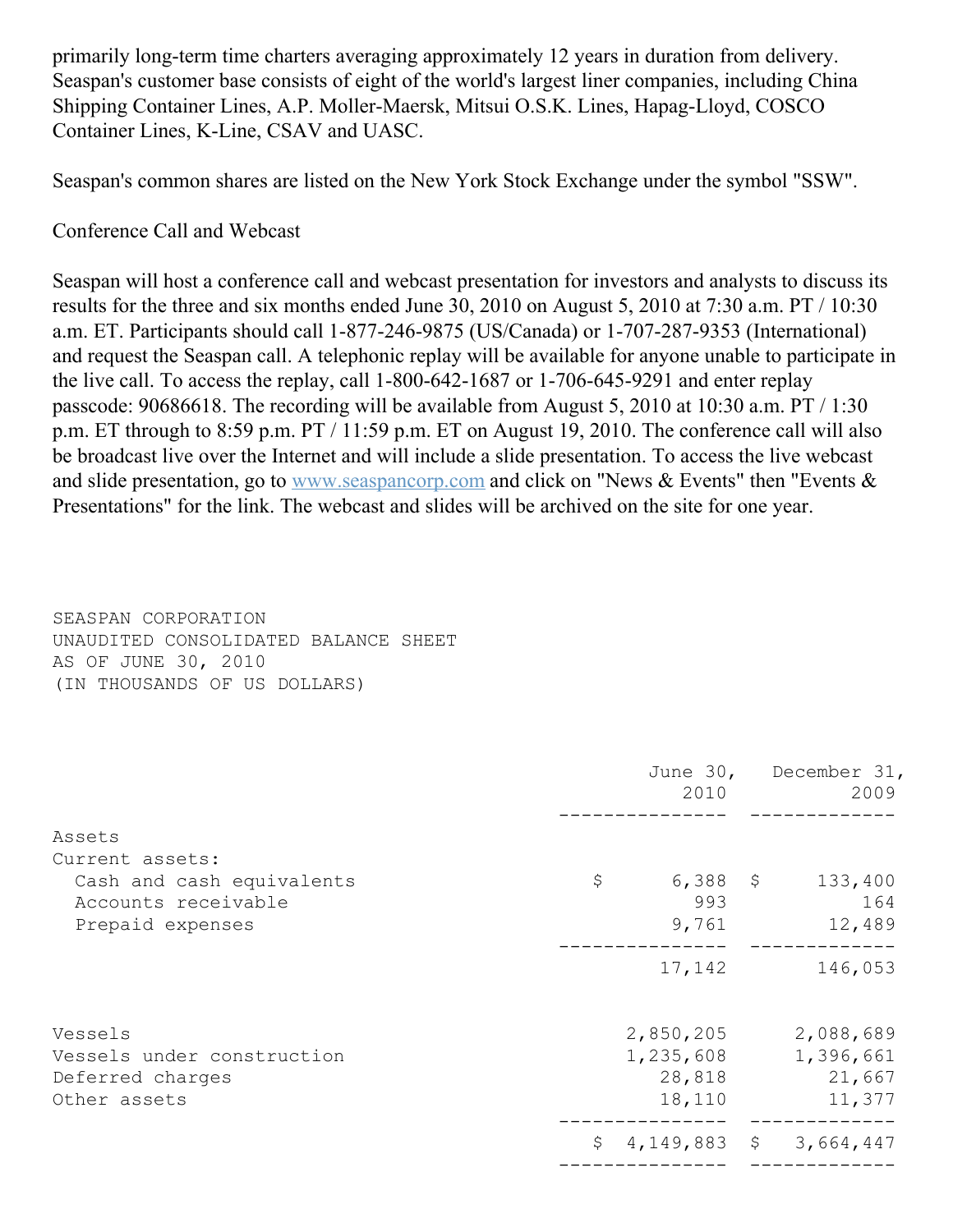| Liabilities and Shareholders' Equity<br>Current liabilities:<br>Accounts payable and accrued liabilities<br>Deferred revenue<br>Current portion of other long-term<br>liabilities | $$26,581$ \$<br>4,599<br>9,576<br>40,756   | 20,905<br>9,787<br>30,692                                                                               |
|-----------------------------------------------------------------------------------------------------------------------------------------------------------------------------------|--------------------------------------------|---------------------------------------------------------------------------------------------------------|
| Long-term debt (operating vessels)<br>Long-term debt (vessels under construction)<br>Other long-term liabilities<br>Fair value of financial instruments                           | 1,612,471<br>633,155<br>491,605<br>448,004 | 936,794<br>946,352<br>410,598<br>280,445<br>3, 225, 991 2, 604, 881                                     |
| Share capital<br>Additional paid-in capital<br>Deficit<br>Accumulated other comprehensive loss<br>Total shareholders' equity                                                      | 686                                        | 679<br>1,520,472 1,489,936<br>$(522, 061)$ $(349, 802)$<br>$(75, 205)$ $(81, 247)$<br>923,892 1,059,566 |
|                                                                                                                                                                                   |                                            | $$4,149,883$$ $$3,664,447$                                                                              |

--------------- -------------

#### SEASPAN CORPORATION

UNAUDITED CONSOLIDATED STATEMENTS OF OPERATIONS AND DEFICIT FOR THE THREE AND SIX MONTHS ENDED JUNE 30, 2010 AND 2009 (IN THOUSANDS OF US DOLLARS, EXCEPT PER SHARE AMOUNTS)

|         | Three      | Three                                                | Six    | Six    |
|---------|------------|------------------------------------------------------|--------|--------|
|         | months     | months                                               | months | months |
|         | ended June | ended June ended June ended June                     |        |        |
|         |            | 30, 2010 30, 2009 30, 2010 30, 2009                  |        |        |
|         |            |                                                      |        |        |
|         |            |                                                      |        |        |
|         |            |                                                      |        |        |
| Revenue |            | $\frac{1}{5}$ 97,545 \$ 69,831 \$ 177,914 \$ 132,958 |        |        |
|         |            |                                                      |        |        |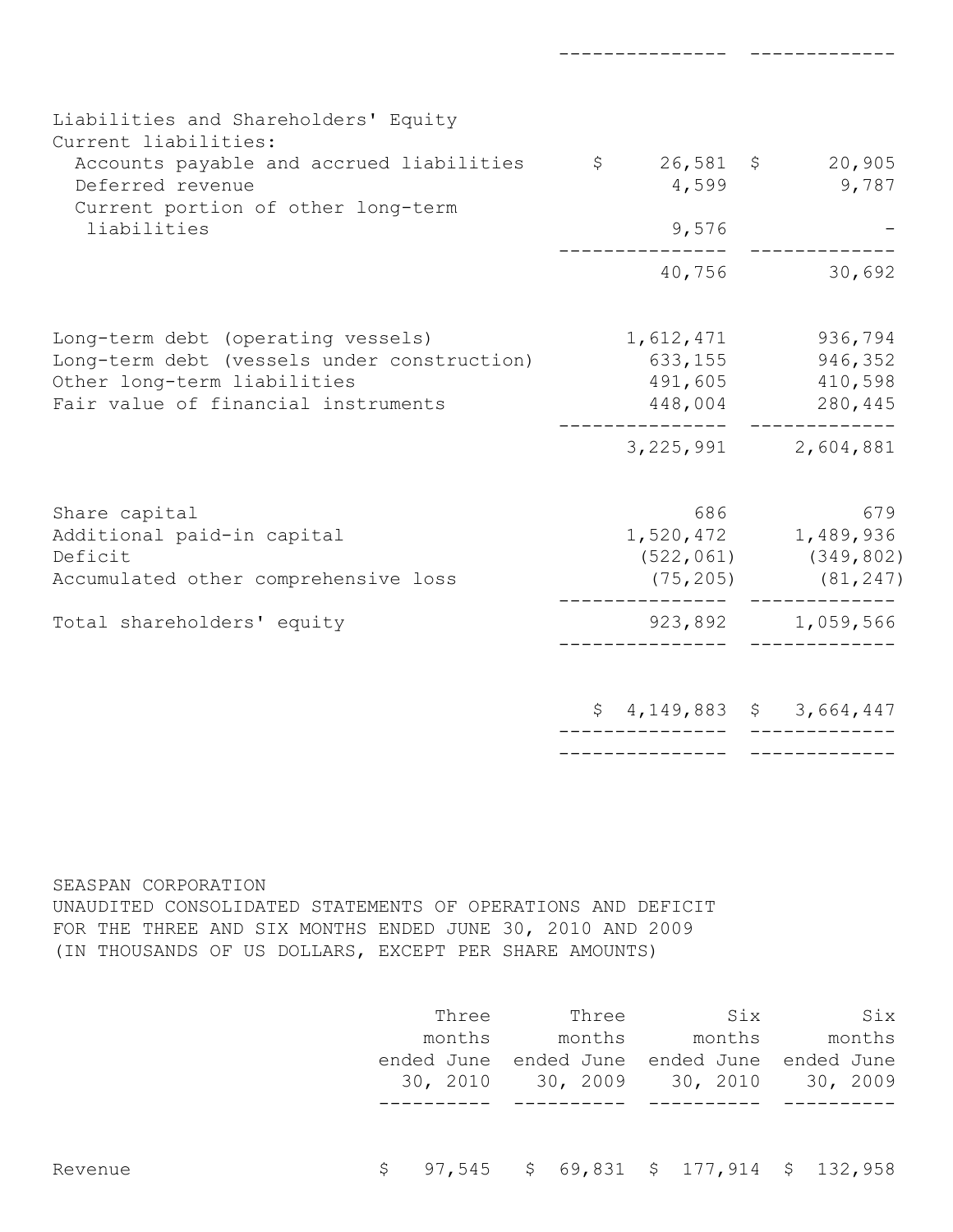| Operating expenses:                                 |                   |        |                                                         |                                                     |
|-----------------------------------------------------|-------------------|--------|---------------------------------------------------------|-----------------------------------------------------|
| Ship operating                                      |                   |        | 26,583 19,379 49,040 37,071                             |                                                     |
| Depreciation<br>General and                         | 24,055            |        | 17, 177 44, 373                                         | 32,952                                              |
| administrative                                      |                   |        | $2,424$ $2,004$ $4,308$ $4,073$                         |                                                     |
|                                                     |                   |        | 53,062 38,560 97,721 74,096                             |                                                     |
|                                                     |                   |        |                                                         |                                                     |
| Operating earnings                                  |                   |        | 44,483 31,271 80,193                                    | 58,862                                              |
| Other expenses (earnings):                          |                   |        |                                                         |                                                     |
| Interest expense                                    |                   |        | 6,926 5,559 11,979 10,698                               |                                                     |
| Interest income<br>Undrawn credit facility          | (6)               | (68)   | (36)                                                    | (249)                                               |
| fees<br>Amortization of deferred                    |                   |        | 906 1,173 2,061 2,356                                   |                                                     |
| charges<br>Change in fair value of                  | 831               |        | 468 1,488                                               | 933                                                 |
| financial instruments                               |                   |        | 157,668 (89,267) 223,159 (92,500)                       |                                                     |
| Other expenses                                      |                   |        | $1,100 - 1,100$                                         |                                                     |
|                                                     |                   |        | 166, 325 (81, 035) 238, 651 (77, 662)                   |                                                     |
|                                                     |                   |        |                                                         |                                                     |
| Net earnings (loss)                                 |                   |        | $$(121, 842) $112, 306 $(158, 458) $136, 524$$          |                                                     |
| Deficit, beginning of                               |                   |        |                                                         |                                                     |
| period                                              |                   |        |                                                         | $(393, 201)$ $(450, 630)$ $(349, 802)$ $(443, 081)$ |
| Dividends on common shares<br>Dividends on series B |                   |        | $(6, 800)$ $(6, 717)$ $(13, 583)$ $(38, 484)$           |                                                     |
| preferred shares                                    | (218)             |        | (218)                                                   |                                                     |
| Deficit, end of period                              |                   |        | $$$ (522,061) $$$ (345,041) $$$ (522,061) $$$ (345,041) |                                                     |
|                                                     |                   |        |                                                         |                                                     |
| Weighted average number of                          |                   |        |                                                         |                                                     |
| shares, basic                                       | 68,090            | 67,260 | 68,012                                                  | 67,138                                              |
| Weighted average number of<br>shares, diluted       | 68,090            | 79,551 | 68,012                                                  | 78,413                                              |
| Earnings (loss) per share,                          |                   |        |                                                         |                                                     |
| basic                                               | \$<br>$(1.89)$ \$ |        | 1.62 \$ (2.52) \$                                       | 1.96                                                |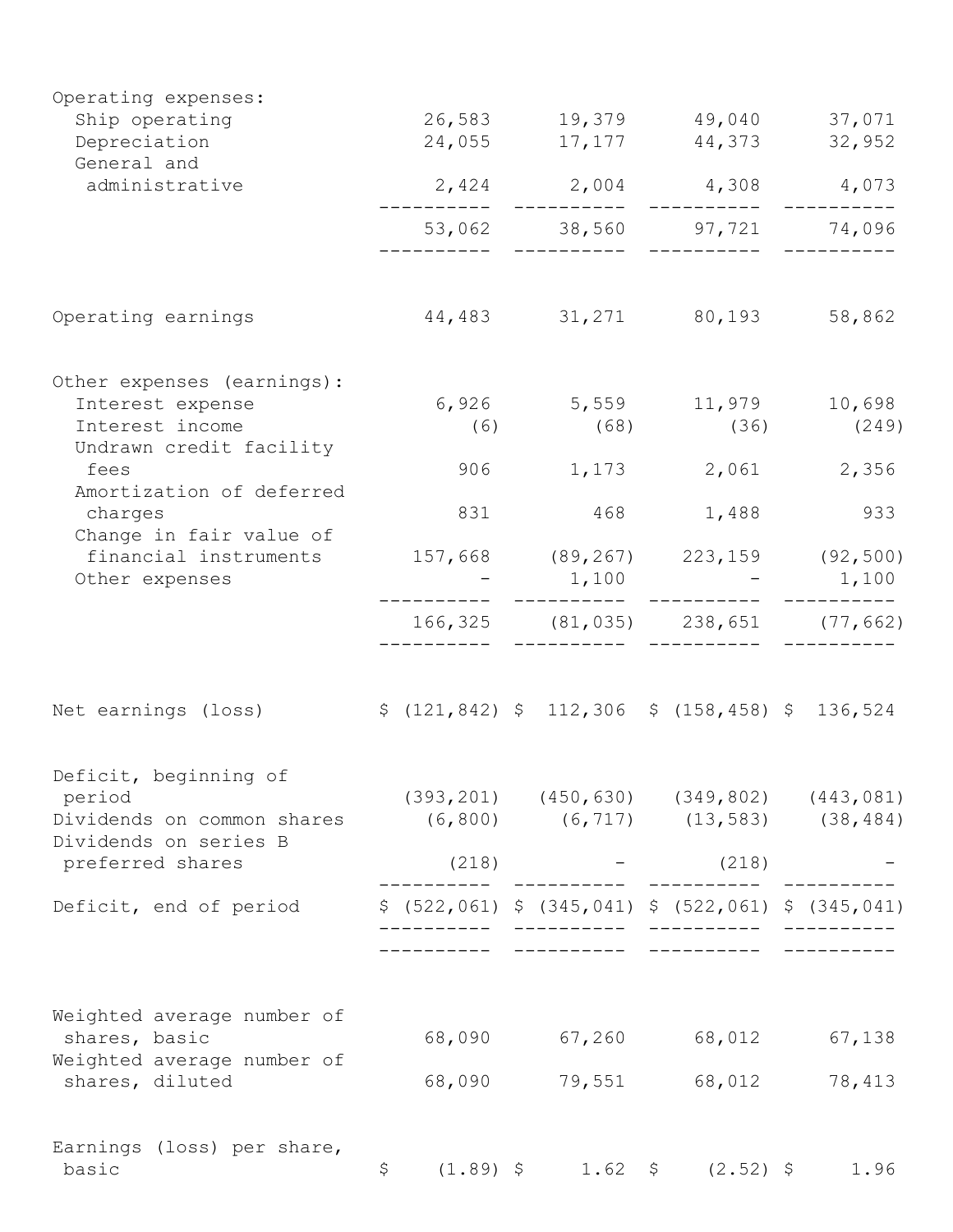| Earnings (loss) per share, |  |  |  |  |                                                                                 |  |
|----------------------------|--|--|--|--|---------------------------------------------------------------------------------|--|
| diluted                    |  |  |  |  | $\frac{1}{2}$ (1.89) $\frac{1}{2}$ 1.41 $\frac{1}{2}$ (2.52) $\frac{1}{2}$ 1.74 |  |
|                            |  |  |  |  |                                                                                 |  |
|                            |  |  |  |  |                                                                                 |  |

SEASPAN CORPORATION UNAUDITED CONSOLIDATED STATEMENTS OF COMPREHENSIVE INCOME FOR THE THREE AND SIX MONTHS ENDED JUNE 30, 2010 AND 2009 (IN THOUSANDS OF US DOLLARS)

|                                                                                                                              |                                    | 2010 | Three months Three months Six months Six months<br>ended June 30, ended June 30, ended June 30, ended June 30,<br>2009 2010 2009<br>______________ |  |
|------------------------------------------------------------------------------------------------------------------------------|------------------------------------|------|----------------------------------------------------------------------------------------------------------------------------------------------------|--|
| Net earnings<br>(loss)                                                                                                       |                                    |      | $$(121, 842)$ $$112, 306$ $$(158, 458)$ $$136, 524$                                                                                                |  |
| Other<br>comprehensive<br>income:<br>Amounts<br>reclassified<br>to earnings<br>(loss) during                                 | the period 3,361 3,349 6,042 6,040 |      |                                                                                                                                                    |  |
| Comprehensive<br>income (loss) $\frac{10}{5}$ (118,481) $\frac{115}{55}$ $\frac{15}{55}$ $\frac{152}{416}$ $\frac{152}{564}$ |                                    |      |                                                                                                                                                    |  |
|                                                                                                                              |                                    |      |                                                                                                                                                    |  |

SEASPAN CORPORATION UNAUDITED CONSOLIDATED STATEMENTS OF CASH FLOWS FOR THE THREE AND SIX MONTHS ENDED JUNE 30, 2010 AND 2009 (IN THOUSANDS OF US DOLLARS)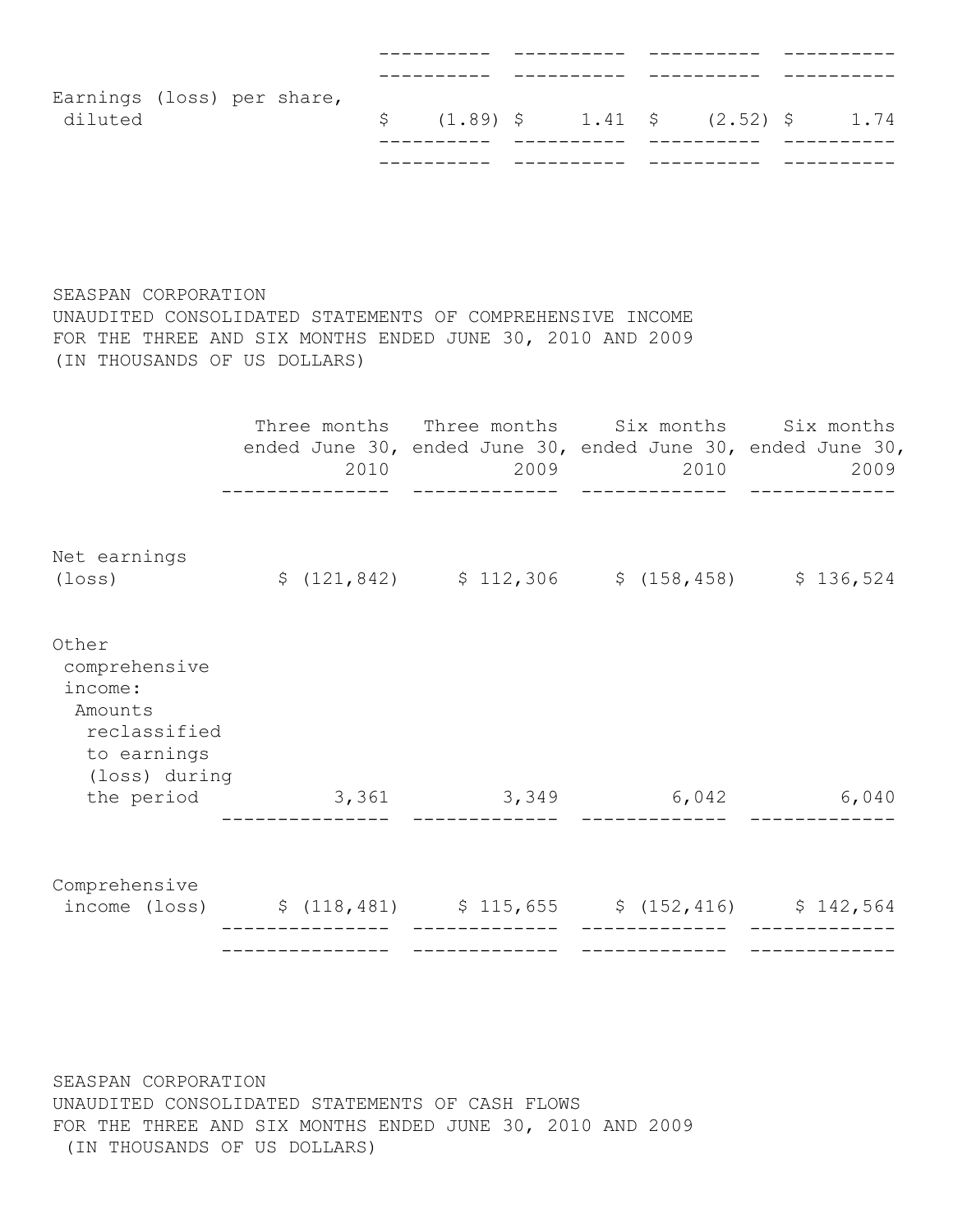|                                                                                                                           | —————————— | Three Three Six<br>months months months months<br>ended June ended June ended June ended June<br>30, 2010 30, 2009 30, 2010 30, 2009<br>----------- | ——————————                          | Six<br>-----------    |
|---------------------------------------------------------------------------------------------------------------------------|------------|-----------------------------------------------------------------------------------------------------------------------------------------------------|-------------------------------------|-----------------------|
| Cash provided by (used in):                                                                                               |            |                                                                                                                                                     |                                     |                       |
| Operating activities:<br>Net earnings (loss) \$ (121,842) \$ 112,306 \$ (158,458) \$ 136,524<br>Items not involving cash: |            |                                                                                                                                                     |                                     |                       |
| Depreciation<br>Share-based compensation<br>Amortization of deferred                                                      |            | 24,055 17,177 44,373 32,952<br>727 557 1,274 1,024                                                                                                  |                                     |                       |
| charges                                                                                                                   | 831        | 468                                                                                                                                                 | 1,488                               | 933                   |
| Amounts reclassified from<br>other comprehensive loss<br>Unrealized change in fair<br>value of financial                  |            | 3, 294 3, 328 5, 924                                                                                                                                |                                     | 6,005                 |
| instruments<br>Change in assets and                                                                                       |            | 129, 144 (110, 239) 167, 559 (131, 643)                                                                                                             |                                     |                       |
| liabilities                                                                                                               |            |                                                                                                                                                     | $3,954$ $3,716$ $(4,494)$ $(5,779)$ |                       |
| Cash provided by operating<br>activities                                                                                  |            | 40,163 27,313 57,666 40,016                                                                                                                         |                                     |                       |
| Financing activities:<br>Preferred shares issued,                                                                         |            |                                                                                                                                                     |                                     |                       |
| net of share issue costs<br>Draws on credit                                                                               | 25,895     |                                                                                                                                                     | $(190)$ 25,895                      | 98,842                |
| facilities<br>Other long-term                                                                                             |            | 183, 124 3, 475 362, 480                                                                                                                            |                                     | 43,561                |
| liabilities                                                                                                               |            |                                                                                                                                                     | 21,250                              |                       |
| Financing fees<br>Dividends on common                                                                                     | (214)      | (412)                                                                                                                                               |                                     | $(3, 077)$ $(3, 372)$ |
| shares $(i)$<br>Dividends on series B                                                                                     |            | $(5, 159)$ $(5, 616)$ $(10, 306)$ $(34, 317)$                                                                                                       |                                     |                       |
| preferred shares                                                                                                          | (121)      |                                                                                                                                                     | (121)                               |                       |
| Cash provided by (used in)<br>financing activities                                                                        |            | 203,525 (2,743) 396,121 104,714                                                                                                                     |                                     |                       |
| Investing activities:<br>Expenditures for vessels (316,316) (171,568) (574,625) (217,815)<br>Restricted cash              |            |                                                                                                                                                     | (5,000)                             |                       |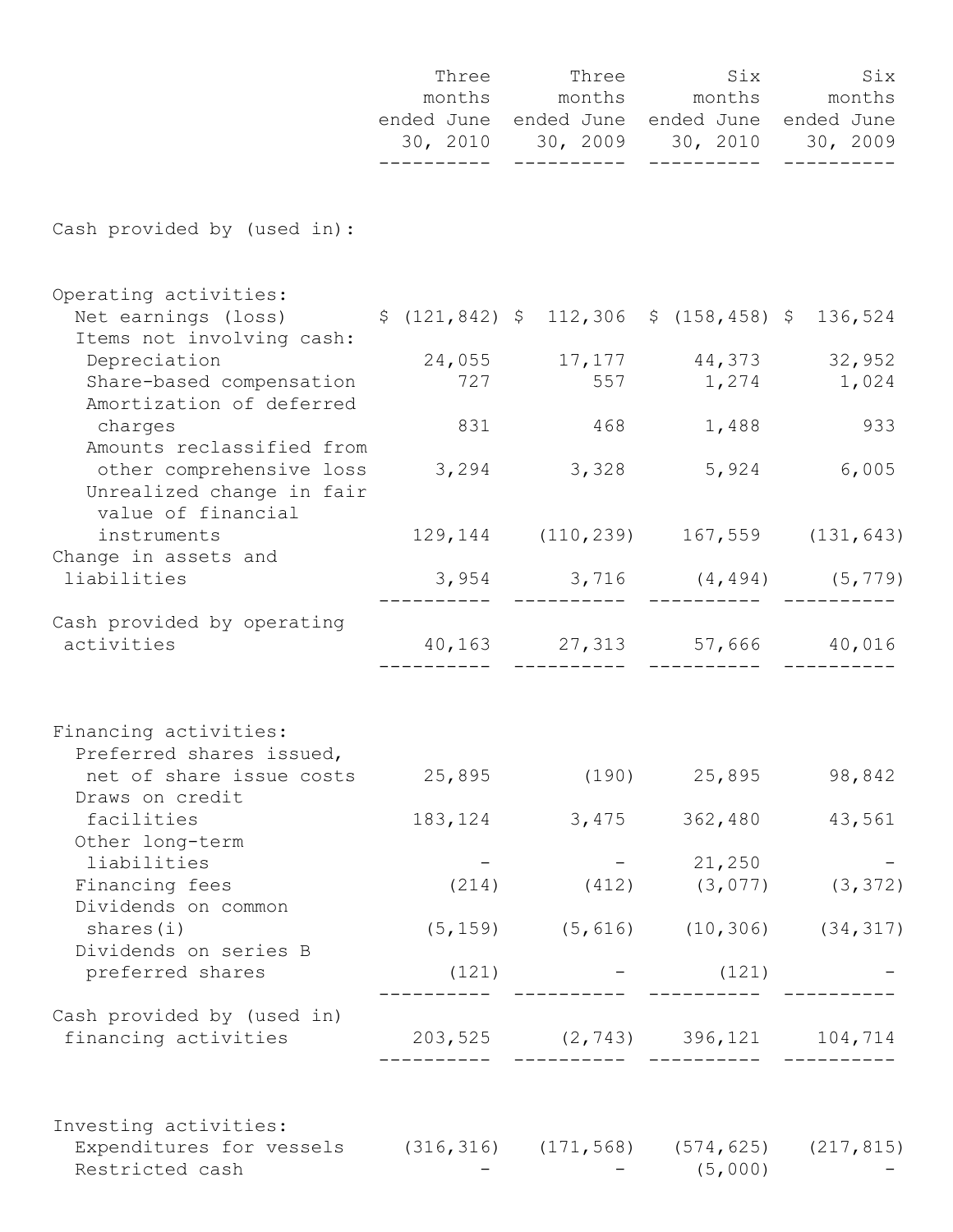|         |                 | (683)                                                                                                                                                  |
|---------|-----------------|--------------------------------------------------------------------------------------------------------------------------------------------------------|
|         |                 |                                                                                                                                                        |
|         |                 | (73, 768)                                                                                                                                              |
| 210,198 | 133,400         | 136,285                                                                                                                                                |
| \$      |                 | 62,517                                                                                                                                                 |
|         | (754)<br>79,770 | $(683)$ $(1, 174)$<br>$(317, 070)$ $(172, 251)$ $(580, 799)$ $(218, 498)$<br>$(73, 382)$ $(147, 681)$ $(127, 012)$<br>6,388 \$ 62,517 \$<br>$6,388$ \$ |

(i) During the three and six months ended June 30, 2010, non-cash dividends of \$1.6 million and \$3.3 million, respectively, were paid through the dividend reinvestment program. Shareholders have invested \$16.3 million in the dividend reinvestment program since its adoption in May 2008.

### SEASPAN CORPORATION

## RECONCILIATION OF NON-GAAP FINANCIAL MEASURES

## FOR THE THREE AND SIX MONTHS ENDED JUNE 30, 2010 AND 2009

### (IN THOUSANDS OF US DOLLARS)

Description of Non-GAAP Financial Measures

### A. Cash Available for Distribution to Common Shareholders

Cash available for distribution to common shareholders represents net earnings adjusted for depreciation, amortization of deferred charges, non-cash undrawn credit facility fees, write-off of deferred financing fees on debt refinancing, non-cash share-based compensation, dry-dock adjustment, non-cash interest income, change in fair value of financial instruments, interest expense(5), cash interest paid at the hedged rate(7), cash dividends paid on preferred shares and other items that the Company believes are not representative of its operating performance. Cash available for distribution to common shareholders is a non-GAAP quantitative standard used to assist in evaluating a company's ability to make quarterly cash dividends before reserves. Cash available for distribution to common shareholders is not defined by accounting principles generally accepted in the United States and should not be considered as an alternative to net earnings or any other indicator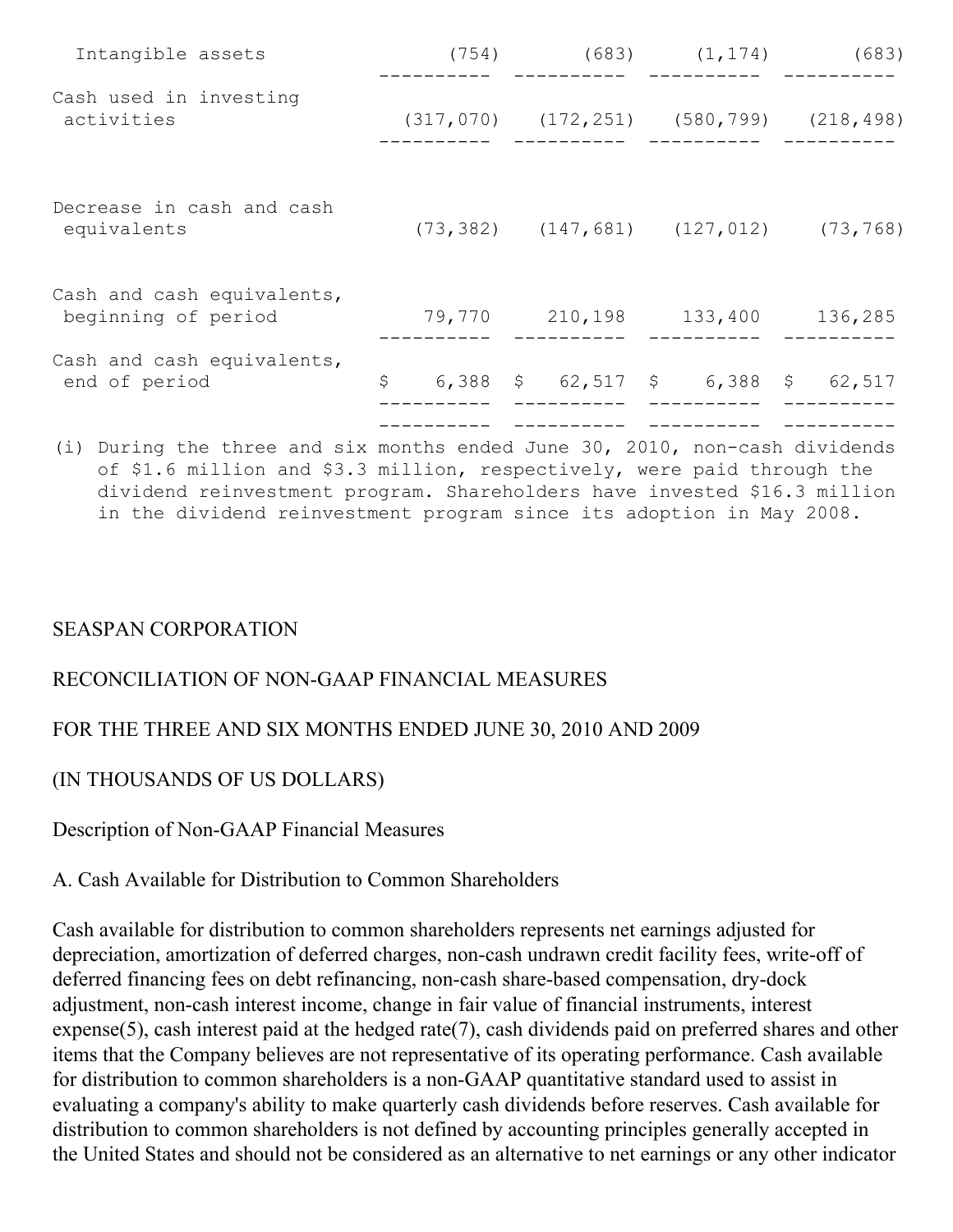of Seaspan's performance required by accounting principles generally accepted in the United States. Cash available for distribution to common shareholders is a non-GAAP measure used to assist in evaluating a company's overall operating performance because Cash available for distribution to common shareholders eliminates the effects of non-cash items and items that do not impact our operating performance or our ability to distribute cash to our common shareholders.

|                                                         | Three | ended June ended June | Three Six Six<br>months months months months<br>ended June ended June<br>30, 2010 30, 2009 30, 2010 30, 2009 |                |
|---------------------------------------------------------|-------|-----------------------|--------------------------------------------------------------------------------------------------------------|----------------|
|                                                         |       |                       |                                                                                                              |                |
| Net earnings (loss)<br>Add:                             |       |                       | $$(121, 842) $112, 306 $(158, 458) $136, 524$$                                                               |                |
| Depreciation                                            |       |                       | 24,055 17,177 44,373                                                                                         | 32,952         |
| Interest expense (5)                                    |       |                       | 6,926 5,559 11,979                                                                                           | 10,698         |
| Amortization of deferred                                |       |                       |                                                                                                              |                |
| charges                                                 | 831   | 468                   | 1,488                                                                                                        | 933            |
| Undrawn credit facility                                 |       |                       |                                                                                                              |                |
| fees                                                    | 906   |                       | 1,173 2,061 2,356                                                                                            |                |
| Share-based compensation                                | 727   | 557                   | 1,274                                                                                                        | 1,024          |
| Change in fair value of                                 |       |                       |                                                                                                              |                |
| financial instruments 157,668 (89,267) 223,159 (92,500) |       |                       |                                                                                                              |                |
| Other expenses                                          |       | 1,100                 |                                                                                                              | 1,100          |
| Less:                                                   |       |                       |                                                                                                              |                |
| Dry-dock adjustment                                     |       |                       | $(1, 612)$ $(860)$ $(2, 830)$ $(1, 677)$                                                                     |                |
| Interest income                                         | (6)   | (68)                  |                                                                                                              | $(36)$ $(249)$ |
| Series B preferred share                                |       |                       |                                                                                                              |                |
| dividends paid (6)                                      | (121) |                       | $-$ (121)                                                                                                    |                |
|                                                         |       |                       |                                                                                                              |                |
| Net cash flows before cash                              |       |                       |                                                                                                              |                |
| interest payments                                       |       |                       | $67,532$ $48,145$ $122,889$ $91,161$                                                                         |                |
| Less:                                                   |       |                       |                                                                                                              |                |
| Cash interest paid at the                               |       |                       |                                                                                                              |                |
| hedged rate (7)<br>Cash paid for undrawn                |       |                       | $(18, 519)$ $(8, 699)$ $(32, 920)$ $(16, 406)$                                                               |                |
| credit facility fees                                    | (624) |                       | $(501)$ $(1, 242)$ $(1, 198)$                                                                                |                |
| Add:                                                    |       |                       |                                                                                                              |                |
| Cash interest received                                  | 6     | 69                    | 36                                                                                                           | 245            |
|                                                         |       |                       |                                                                                                              |                |
| Cash available for                                      |       |                       |                                                                                                              |                |
| distribution to common                                  |       |                       |                                                                                                              |                |
| shareholders                                            | S.    |                       | 48,395 \$ 39,014 \$ 88,763                                                                                   | \$73,802       |
|                                                         |       |                       |                                                                                                              |                |
|                                                         |       |                       |                                                                                                              |                |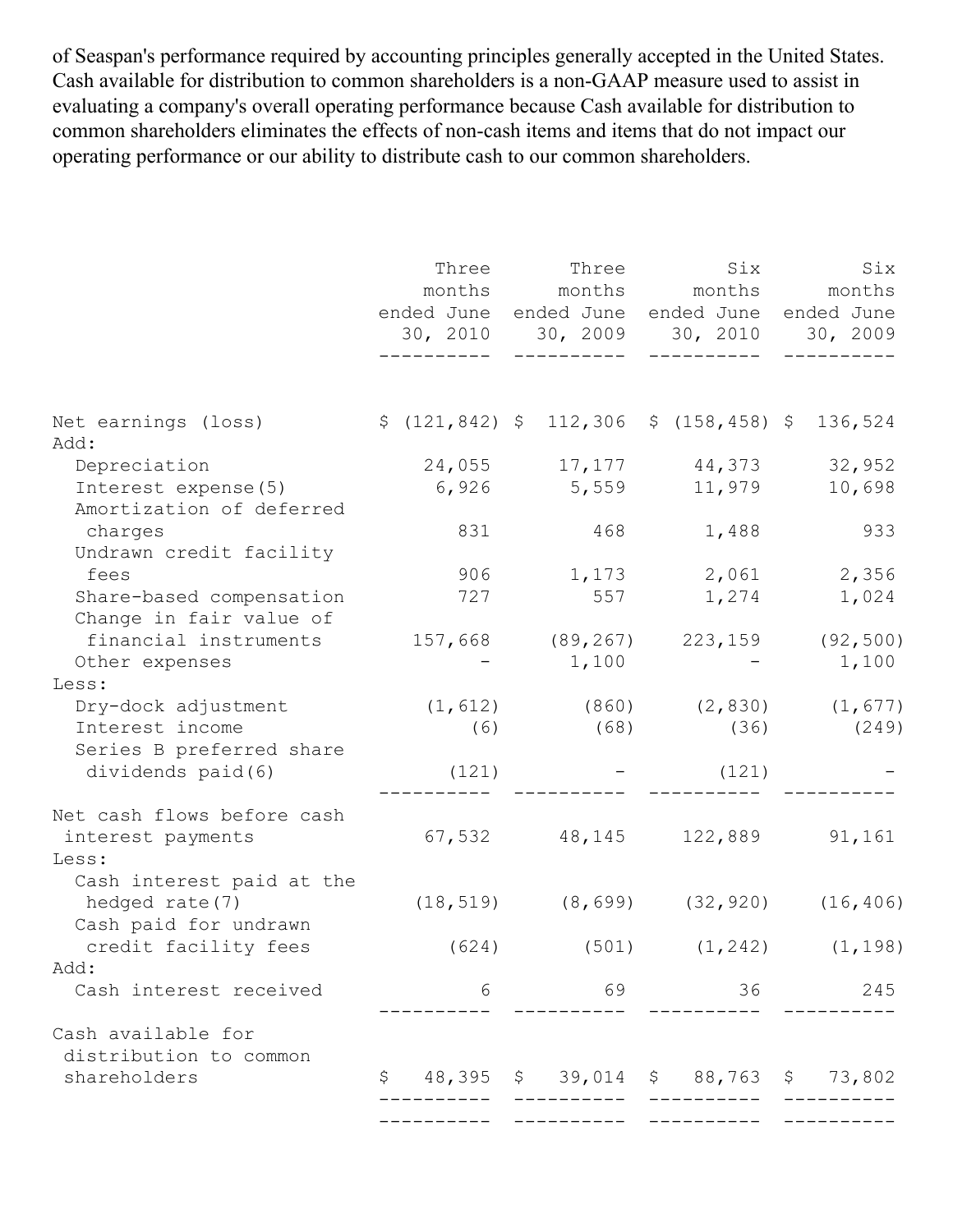### SEASPAN CORPORATION

## RECONCILIATION OF NON-GAAP FINANCIAL MEASURES

FOR THE THREE AND SIX MONTHS ENDED JUNE 30, 2010 AND 2009

(IN THOUSANDS OF US DOLLARS, EXCEPT PER SHARE AMOUNTS)

Description of Non-GAAP Financial Measures

B. Normalized Net Earnings and Normalized Earnings per Share

Normalized net earnings represent net earnings adjusted for items such as the change in fair value of financial instruments, write-off of deferred financing fees on debt refinancing, interest expense(5) and interest expense at the hedged rate(8). With these adjustments normalized net earnings reflects interest expense on our operating debt at the fixed rate on our interest rate swaps plus the applicable margin on the related credit facilities. We believe that this presentation of normalized net earnings is useful because investors and securities analysts frequently adjust net earnings for non-operating items, as described above, to evaluate companies in our industry. Normalized net earnings is a non-GAAP measure used to assist in evaluating a company's overall operating performance and liquidity because normalized net earnings eliminates the effects of non-cash items and items that do not impact our operating performance or our ability to distribute cash to our shareholders.

Normalized net earnings is not defined by generally accepted accounting principles (GAAP) in the United States and should not be considered as an alternative to net earnings or any other indicator of Seaspan's performance required by accounting principles generally accepted in the United States. Normalized earnings per share are calculated using the normalized net earnings and weighted average number of shares.

|                                                                         | Three<br>months<br>ended June<br>30, 2010 | Three<br>months<br>ended June<br>30, 2009 | Six<br>months<br>ended June<br>30, 2010 | Six<br>months<br>ended June<br>30, 2009 |
|-------------------------------------------------------------------------|-------------------------------------------|-------------------------------------------|-----------------------------------------|-----------------------------------------|
|                                                                         |                                           |                                           |                                         |                                         |
| Net earnings (loss)<br>Adjust:<br>Change in fair value of               |                                           | \$(121, 842) \$112, 306 \$(158, 458) \$   |                                         | 136,524                                 |
| financial instruments<br>Interest expense(5)<br>Interest expense at the | 157,668<br>6,926                          | (89, 267)<br>5,559                        | 223,159<br>11,979                       | (92, 500)<br>10,698                     |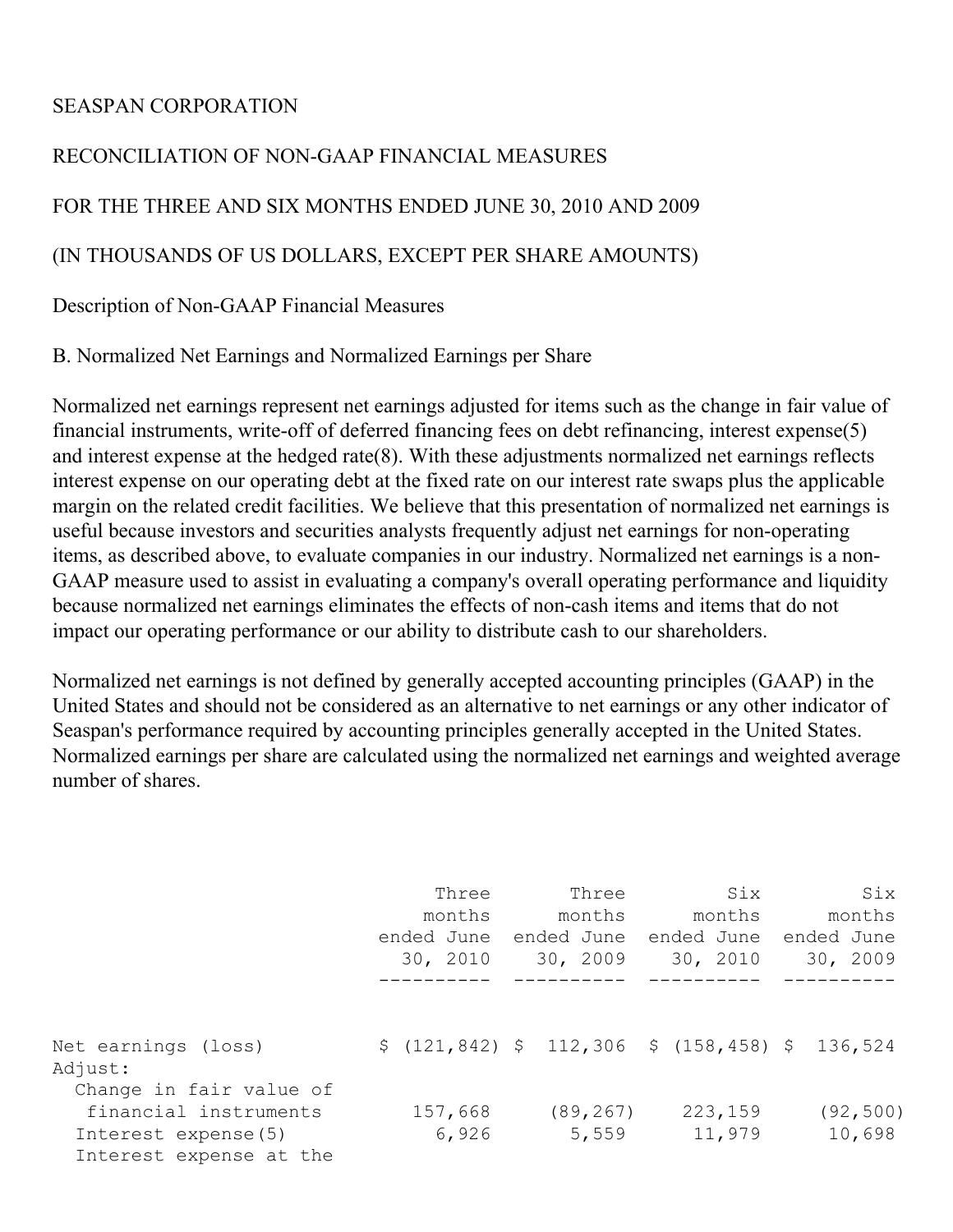| hedged rate (8)                                                                    |                                                                                                |                                                                                     | $(20, 468)$ $(9, 937)$ $(34, 768)$ $(17, 487)$              |    |
|------------------------------------------------------------------------------------|------------------------------------------------------------------------------------------------|-------------------------------------------------------------------------------------|-------------------------------------------------------------|----|
| Normalized net earnings                                                            | \$ 22,284 \$ 18,661 \$ 41,912 \$ 37,235                                                        |                                                                                     |                                                             |    |
| Less: preferred share<br>dividends<br>Series A                                     |                                                                                                |                                                                                     | __________<br>$6,606$ $3,050$ $12,952$ $5,023$              |    |
| Series B                                                                           | 218                                                                                            | $\mathcal{L}^{\text{max}}_{\text{max}}$ and $\mathcal{L}^{\text{max}}_{\text{max}}$ | 218                                                         |    |
|                                                                                    |                                                                                                |                                                                                     | 6,824 3,050 13,170 5,023                                    |    |
| Normalized net earnings<br>attributable to common                                  |                                                                                                |                                                                                     |                                                             |    |
| shareholders                                                                       | $$15,460$ $$15,611$ $$28,742$ $$32,212$                                                        |                                                                                     |                                                             |    |
|                                                                                    |                                                                                                |                                                                                     |                                                             |    |
| Weighted average number of<br>shares used to compute<br>earnings (loss) per share: |                                                                                                |                                                                                     |                                                             |    |
| Reported and normalized,<br>basic                                                  |                                                                                                |                                                                                     | 68,090 67,260 68,012 67,138                                 |    |
| Share-based compensation                                                           | 91                                                                                             |                                                                                     | 65                                                          | 27 |
| Preferred shares<br>liquidation preference                                         |                                                                                                |                                                                                     |                                                             |    |
| converted at \$15                                                                  |                                                                                                |                                                                                     | 14,941 6,798 14,725 6,667<br><u> -----------     ------</u> |    |
| Normalized, converted<br>(Note 3)<br>Preferred shares 115%                         |                                                                                                |                                                                                     | 83, 122 74, 058 82, 802 73, 832                             |    |
| premium (30-day trailing<br>average)                                               |                                                                                                |                                                                                     | 6,796 5,493 7,329 4,581                                     |    |
| Reported and normalized,<br>diluted (Note 2)                                       | 89,918 79,551 90,131 78,413                                                                    |                                                                                     |                                                             |    |
| Earnings (loss) per share:                                                         |                                                                                                |                                                                                     |                                                             |    |
| Reported, basic<br>(Note 1)                                                        | $$(1.89)$ \$ $1.62$ \$ $(2.52)$ \$ $1.96$<br>_______________________                           |                                                                                     |                                                             |    |
| Reported, diluted<br>(Note 2)                                                      | $\begin{array}{ccccccccc}\n\xi & (1.89) & \xi & 1.41 & \xi & (2.52) & \xi & 1.74\n\end{array}$ |                                                                                     |                                                             |    |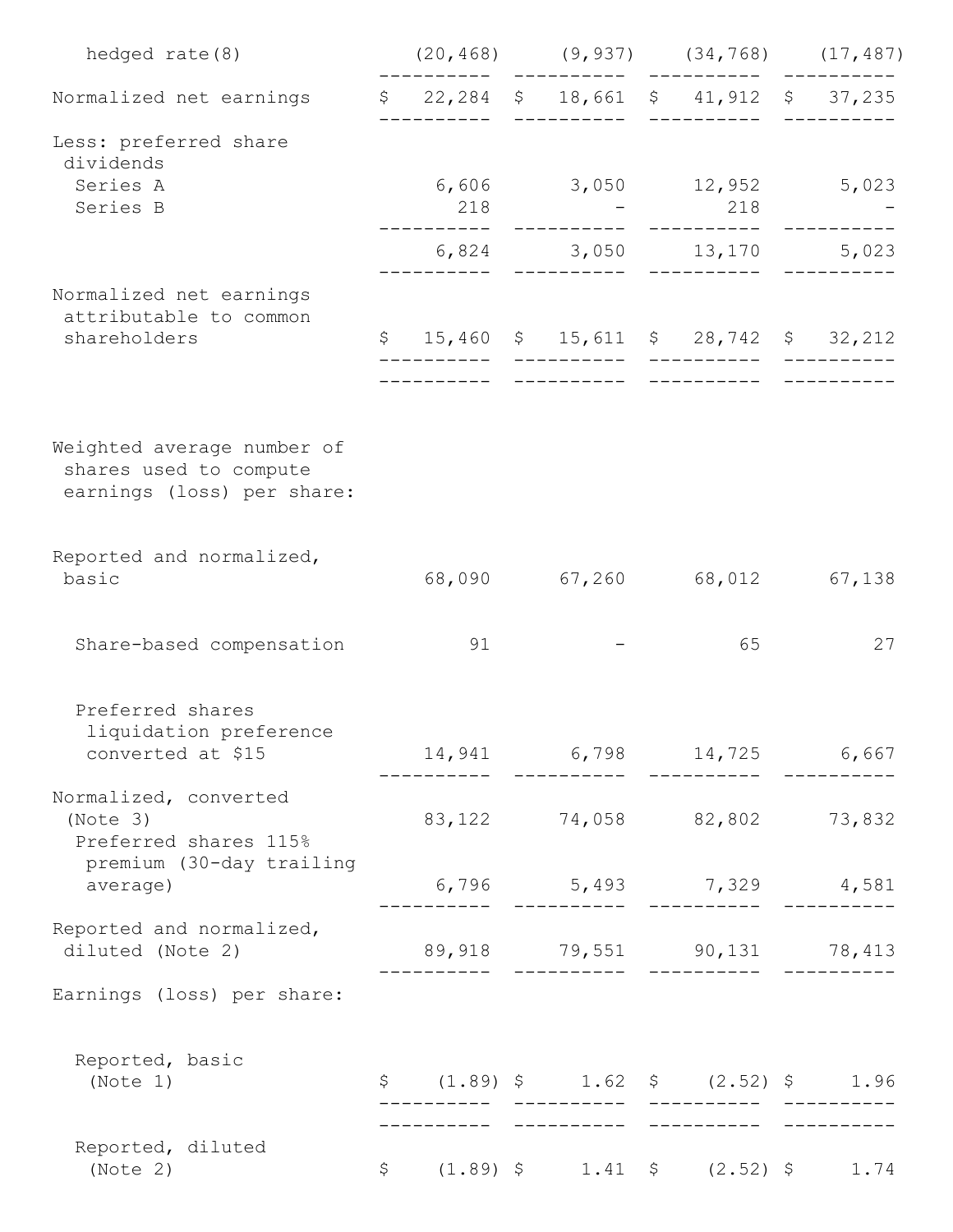| Normalized, basic<br>(Note 1)                               | \$ | $0.23$ \$ $0.23$ \$ $0.42$ \$ $0.48$ |  |      |
|-------------------------------------------------------------|----|--------------------------------------|--|------|
| Normalized,<br>converted - preferred<br>shares converted at |    |                                      |  |      |
| \$15 (Note 3)                                               | \$ | $0.27$ \$ $0.25$ \$ $0.50$ \$ $0.50$ |  |      |
|                                                             |    |                                      |  |      |
| Normalized, diluted<br>(Note 2)                             | \$ | $0.23$ \$ $0.23$ \$ $0.42$ \$        |  | 0.47 |
|                                                             |    |                                      |  |      |

Note 1: Basic earnings (loss) per share, reported and normalized, are calculated as net earnings (loss) or normalized net earnings, less dividends on preferred shares, divided by the weighted average number of shares outstanding for the period.

Note 2: Diluted earnings (loss) per share, reported and normalized, are calculated as net earnings or normalized net earnings less dividends on the Series B preferred shares divided by the diluted number of shares outstanding for the period. The diluted number of shares includes the impact of share-based compensation and the convertible Series A preferred shares, if dilutive. The dilutive impact is calculated using the if-converted method which assumes conversion at the 30 day trailing average at the end of the relevant fiscal period for which the earnings per share is being reported and that the 115% difference between this trailing average and the \$15.00 exercise price is settled in additional Class A common shares. If the effect of the Series A preferred shares are anti-dilutive, their effect is also excluded from the diluted earnings per share, reported and normalized.

Note 3: The Series A preferred shares automatically convert to Class A common shares at a price of \$15.00 per share at any time on or after January 31, 2014 if the trailing 30-day average trading price of the common shares is equal to or above \$15.00. If the share price is less than \$15.00, the Company can choose to not convert the preferred shares and to increase the liquidation preference to 15% per annum from 12%. The converted number of shares includes: basic weighted average number of shares, share-based compensation, and the impact of the Series A preferred shares converted at \$15.00 per share. Normalized earnings per share, converted, is calculated as normalized net earnings divided by the converted number of shares outstanding for the period. This method is reflective of the Company's ability to control the conversion if the share price is less than \$15.00 and the per share impact of the preferred shares conversion at \$15.00.

(1) Normalized net earnings and normalized earnings per share are non-GAAP measures that are adjusted for non-cash items such as the change in fair value of financial instruments, write-off of deferred financing fees on debt refinancing, interest expense and interest expense at the hedged rate.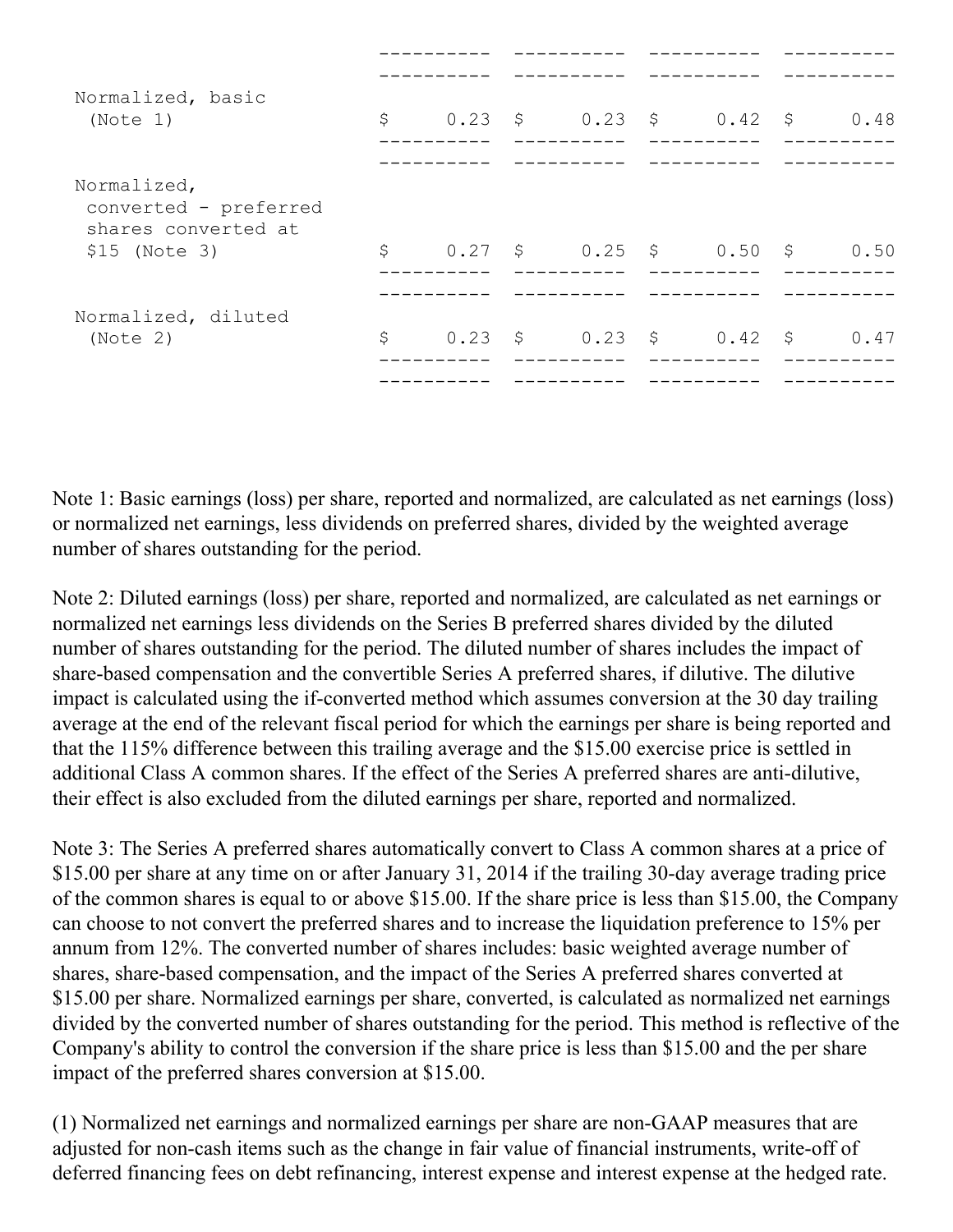Please read "Reconciliation of Non-GAAP Financial Measures for the Three and Six Months Ended June 30, 2010 - Description of Non-GAAP Financial Measures - B. Normalized Net Earnings and Normalized Earnings per Share" for a description of normalized net earnings and a reconciliation of net earnings to normalized net earnings.

(2) Cash available for distribution to common shareholders is a non-GAAP measure that represents net earnings adjusted for depreciation, amortization of deferred charges, non-cash undrawn credit facility fees, write-off of deferred financing fees on debt refinancing, non-cash share-based compensation, dry-dock adjustment, non-cash interest income, change in fair value of financial instruments, interest expense, cash interest paid at the hedged rate and other items that the Company believes are not representative of its operating performance. Please read "Reconciliation of Non-GAAP Financial Measures for the Three and Six Months Ended June 30, 2010 - Description of Non-GAAP Financial Measures - A. Cash Available for Distribution to Common Shareholders" for a description of cash available for distribution to common shareholders and a reconciliation of cash available for distribution to net earnings.

(3) Includes charterer deductions that are not related to off-hire.

(4) Extraordinary costs and expenses are defined in our management agreements and do not relate to extraordinary items as defined by financial reporting standards.

(5) Interest expense as reported on the consolidated statement of operations.

(6) Dividends paid in cash on the Series B Preferred Shares have been deducted as they reduce cash available for distribution to common shareholders.

(7) Cash interest paid at the hedged rate is calculated as the interest incurred on operating debt at the fixed rate on the related interest rate swaps plus the applicable margin on the related credit facilities, on a cash basis.

(8) Interest expense at the hedged rate is calculated as the interest incurred on operating debt at the fixed rate on the related interest rate swaps plus the applicable margin on the related credit facilities, on an accrual basis.

# STATEMENT REGARDING FORWARD-LOOKING STATEMENTS

This release contains certain forward-looking statements (as such term is defined in Section 21E of the Securities Exchange Act of 1934, as amended) concerning future events and our operations, performance and financial condition, including, in particular, the likelihood of our success in developing and expanding our business. Statements that are predictive in nature, that depend upon or refer to future events or conditions, or that include words such as "expects", "anticipates", "intends", "plans", "believes", "estimates", "projects", "forecasts", "will", "may", "potential", "should", and similar expressions are forward-looking statements.

These forward-looking statements reflect management's current views only as of the date of this presentation and are not intended to give any assurance as to future results. As a result, you are